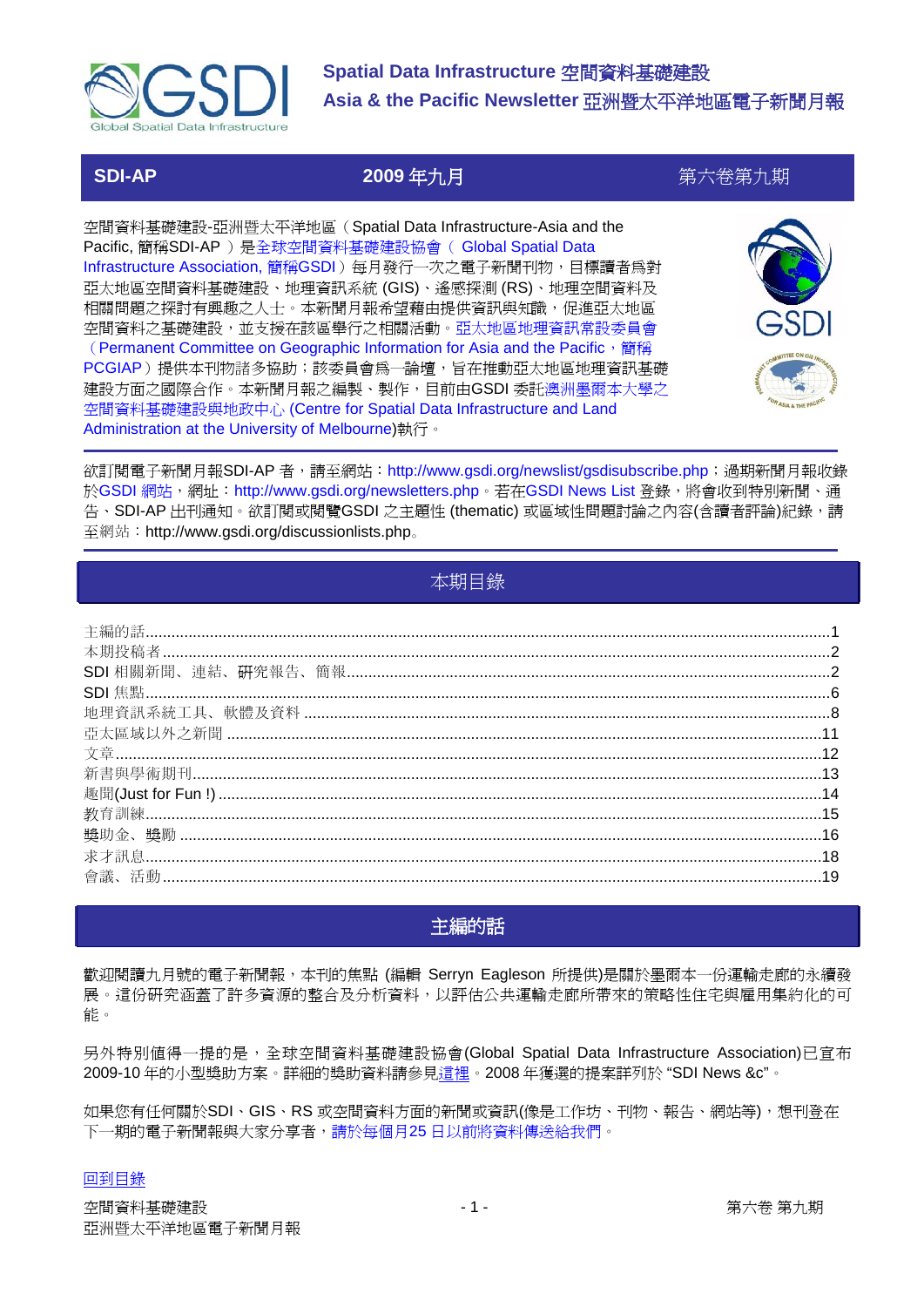

<span id="page-1-0"></span>本刊主編Malcolm Park 及Serryn Eagleson 均任職於澳洲墨爾本大學(University of Melbourne )空間資料基礎建 設與地政中心(Centre for Spatial Data Infrastructures and Land Administration)。

# 本期投稿者

感謝以下個人、組織對本刊物本期的貢獻:

Paul Box、 Kate Lance、及Baek Wonkug 提供新聞資料;台灣內政部轉譯成中文;及*GIS Development* 與 *Asia Surveying Mapping Magazine* 的 Shivani Lal 所提供之報導。

# <span id="page-1-1"></span>[跳回目錄](#page-0-0)

SDI 相關新聞、連結、研究報告、簡報

### 印尼的國家 **SDI**

印尼已經開始進行第一項完整的國家空間資料基礎建設。十月份會對有興趣於建立這套系統的投標者發佈投標訊 息。這項計畫預計於 2013 完成。

印尼 Bakosurtanal 的土地局網絡發展主席 Areief 在峇里島舉辦的 2009 東南亞調查大會(South East Asian Survey Congress, SEASC, 八月 3-7 日)提到,這項計畫包含三項要素:取得蘇門答臘的資料、SDI 網路系統及 發展系統的應用。

消息來源: **[Asia Surveying and Mapping Magazine](http://www.asmmag.com/news/indonesia-s-national-sdi-seasc-report)** 

# **OGC** 韓國論壇已成立,宣布首次會議

開放式地理空間協會(Open Geospatial Consortium, OGC®)韓國論壇是一個韓國組織,特別提供給韓國的政府、 學術單位、研究及產業組織機會去學習並討論各種與 OGC 標準相容的地理資訊。該論壇主要目的是在韓國推廣 相容性及建立各種製造商與地理資訊使用者及地理空間信息產品與服務的融合互惠。此論壇也提供韓國各個組織 的工作互相協調的管道,以確保韓國的條件符合 OGC 國際標準。

消息來源: <http://www.opengeospatial.org/pressroom/pressreleases/1079>

## **OGC®** 發佈地理空間標準的學習資源

開放式地理空間協會(OGC®)發佈一則重要的新公共資源,讓大家學習如何發展與執行相容的地理空間效能。 OGCNetwork "學習"[頁面](http://www.ogcnetwork.net/learn) 提供下列連結

- \* 課程、期刊、及專業報告 \* 文章
- \* Compliance testing information \*OGC 員工及會員之研討會報告
- 
- \* Email 討論清單 \* \* \* \* \* \* 影片連結
- \* 經緯軸序之 OGC 規定指南
- \* OGC 標準之文件目錄
- \* OGC Interoperability Days 活動訊息
- \* 發展與執行 OGC 標準之課程

OGC 的學習網頁是互動式的。歡迎使用者利用留言的功能發佈最新消息。

消息來源: OGC & Wonkug Baek

### 新加坡將建立國家空間資料

在未來五年內,新加坡將會花 2 億 7 千萬新幣 (1 千 8 百 8 十 8 萬美金)建立基礎建設並發展分享國家公司資料的 合作環境。

消息來源: [World Global Times –](http://world.globaltimes.cn/asia-pacific/2009-08/458752.html) Asia Pacific

關於這個計畫的詳細資料(包括會涵蓋哪些類型的地理資訊)都放在 [GIS Development](http://www.gisdevelopment.net/news/viewn.asp?id=GIS:N_eajdhpbovg) & The Straits Times。

- 
- 
- \* 討論論壇 \* \* \* \* \* \* \* 0GC 會議議案文件
	-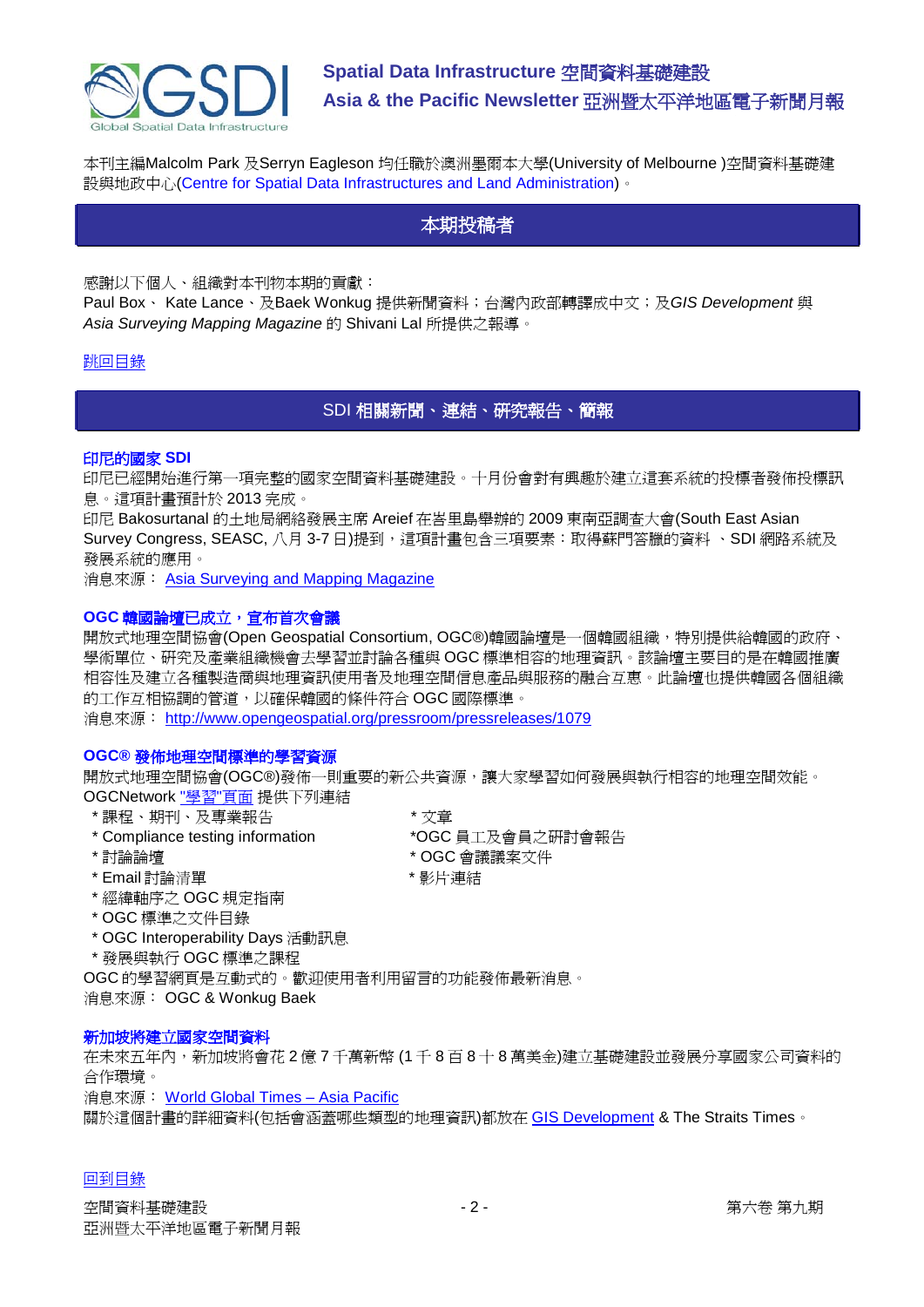

#### 經濟競爭 **(Competitive Economy)**的空間基礎建設

這個部落格整理出空間資訊的最大貢獻者 Australias GDP:農業、礦業、及營造業所提供的重要空間資訊訊息。 消息來源: [Martin Nix](http://www.openforum.com.au/content/spatial-infrastructure-competitive-economy)

#### 地鐵空間資料應用程式所提供的完整服務

這篇文章彙整出空間資料的使用者需求。由於空間資料的客戶已經習慣使用一些應用程式,像是 Google Earth, 所以他們現在期待地方政府及其他空間資料提供者也有相同的服務。他們希望能線上瀏覽資料、選擇他們需要的 格式及下載的檔案。這篇文章進一步討論安全軟體(Safe Software)的 FME 軟體並提供使用的範例,以滿足使用 者的各種不同需求。

消息來源: [Government Technology](http://www.govtech.com/gt/712837)

#### 進階的 **3D** [塑模工具成功降低中國的黃銅危機](http://news.gislounge.com/2009/07/advanced-3d-modelling-tool-wins-for-mitigating-enviro-risk-in-china/)

NGIS China 上週宣布榮獲創新與商業類別的西澳空間傑出獎(West Australian Spatial Excellence), 他們成功地 為頂尖的中國引擎公司 CISDI 設計出 3D 環境評估工具。這套先進的規劃工具以 3D 及空間科技做出環境模型, 用來評估大型建設計畫在重慶這種人口密集的都市可能會對社會與環境造成什麼樣的影響。 關於 3DSee 的詳細資訊請參[見這裡。](http://www.ngis.com.au/Products/3DSee/default.aspx) 消息來源: GIS Lounge

#### [協助管理氣候變遷的地圖](http://vietnamnews.vnagency.com.vn/showarticle.php?num=04MIS270709) **(**越南**)**

將在這個月底完成一系列湄公河三角洲 Can Tho 市,三個區域的氣候變遷調適地圖。Can Tho 的氣候變遷推動委 員會(Steering Committee for Climate Change)最近決定要繪製出地圖,找出哪些區域受氣候變遷影響最大,並將 天然災後的貽害降到最低。

消息來源: [GIS News](http://www.gisdevelopment.net/news/viewn.asp?id=GIS:N_nmoxwdptic&Ezine=aug0309§ion=News) and Vietnam News Agency

#### **2009 ESRI** 國際使用者研討會論文**(ESRI [International User Conference\)](http://dup.esrin.esa.int/files/Project/131-176-149-30_2005425102143.gif)**

大家均可瀏覽所有的簡報、下載大部分的技術工作坊簡報、瀏覽技術重點並閱讀各種使用者簡報的研究報告及簡 報。

下列這些研究報告討論的是非洲的地理空間研究/活動: [Electoral Mapping of Polling Stations in Côte d'Ivoire](http://proceedings.esri.com/library/userconf/proc09/uc/abstracts/a1771.html) [Land-Use Planning in the Maringa-Lopori-Wamba Landscape, DRC](http://proceedings.esri.com/library/userconf/proc09/uc/abstracts/a1771.html) [Terrain Analysis Support of Groundwater Assessment for Peacekeeping Camps](http://proceedings.esri.com/library/userconf/proc09/uc/abstracts/a1766.html) [USGS 2008–2018 African Remote Sensing Study Results](http://proceedings.esri.com/library/userconf/proc09/uc/abstracts/a1012.html) [Web-GIS for Managing Agroforestry for Carbon Sequestration in East-Africa](http://proceedings.esri.com/library/userconf/proc09/uc/abstracts/a1485.html) 消息來源: Kate Lance

# 澳洲 **[CRCSI-2](http://www.geoconnexion.com/geo_news_article/$180-million-dedicated-to-the-Australian-CRCSI-2/6312)** 將花費**\$1** 億 **8** 千萬

澳洲的幾個重要產業將花費\$4 千萬成立空間資訊合作研究中心[\(Cooperative Research Centre for Spatial](http://crcsi2.com.au/)  [Information,](http://crcsi2.com.au/) CRCSI-2), 以期取得新的資料、科技及服務。 消息來源: Kate Lance & Roger Longhorn & GeoConnection

#### **9** 月將完成 **3D** 月球地形圖

中國九月將完成一份月球的 3D 地形圖,計畫總設計師宣稱這份地圖將是全球最清楚的地圖。 消息來源: [GIS News](http://www.gisdevelopment.net/news/viewn.asp?id=GIS:N_eyvzwdtfoh&Ezine=aug1009§ion=News) & [ChinaView](http://news.xinhuanet.com/english/2009-08/05/content_11830895.htm)

#### 印尼國家 **[SDI: SEASC](http://www.asmmag.com/news/indonesia-s-national-sdi-seasc-report)** 報告

印尼已經開始著手進行完整的國家空間資料基礎建設。十月將會開始招標,以建立這套系統。這項計畫預計將於 2013 年完成。 消息來源: [Asian Surveying & Mapping](http://www.asmmag.com/news/indonesia-s-national-sdi-seasc-report)

### 運用新科技協助找出應種樹的地點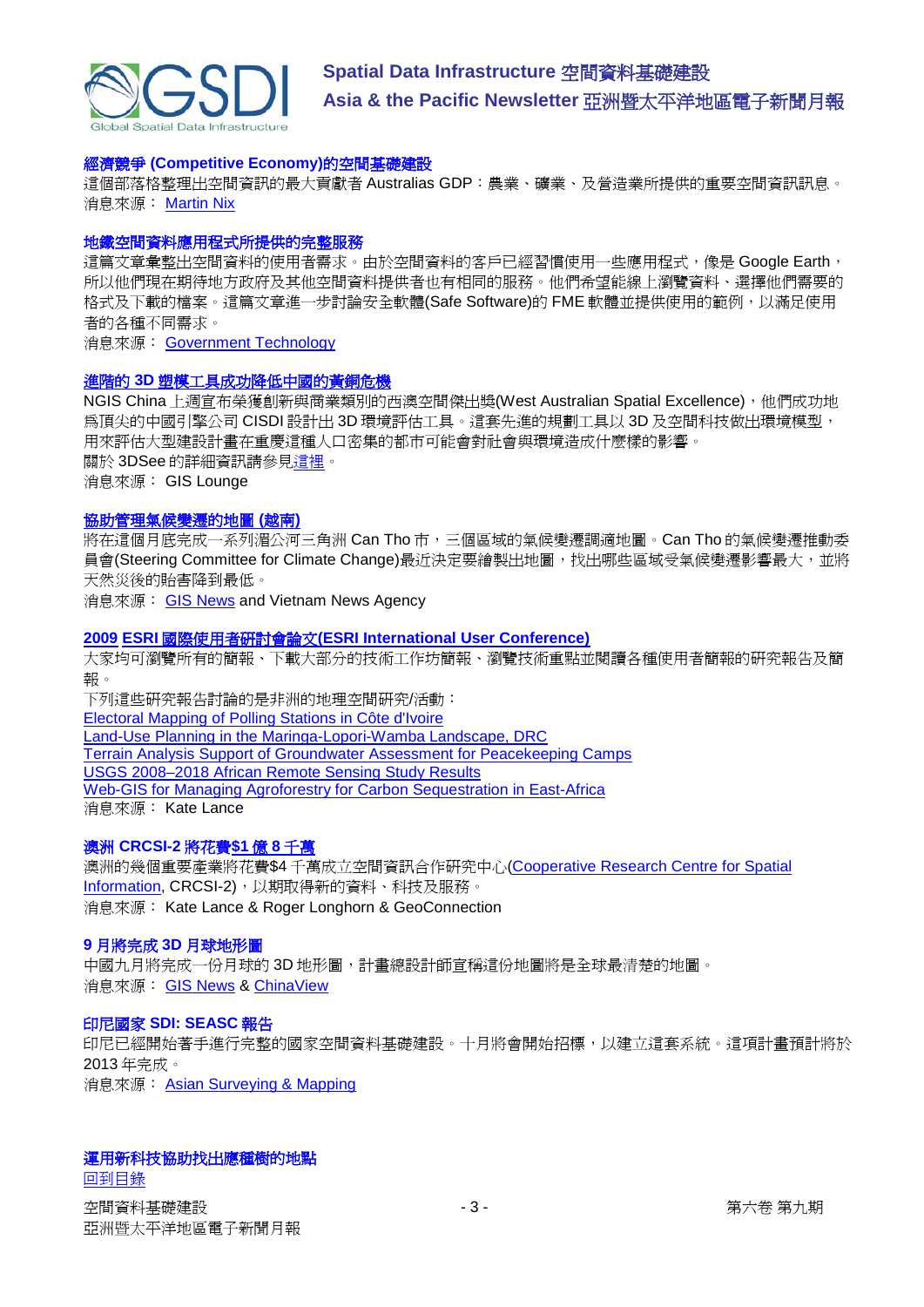

布里斯本(Brisbane)市政府是澳洲第一個利用衛星科技來找出哪些區域應該種樹以綠化環境。 這種科技可以讓市政廳找出市中心最熱的區域,甚至細到是哪一條街。 將在未來 12個月內,依據冷熱點科技所繪出的地圖,種植 10,000 棵以上的行道樹遮住城內最熱的街道、公園及 腳踏車道。

這個計畫隸屬於 Lord Mayor Campbell Newman 的兩百萬棵樹計畫,目標是在 2026 年,40%的布里斯本都有樹 遮蔭。

消息來源: [Northside Chronicle](http://northside-chronicle.whereilive.com.au/news/story/new-technology-helps-identify-right-location-for-trees/) & [Directions](http://apb.directionsmag.com/archives/6291-Using-Satellite-Imagery-to-Locate-Trees-for-Urban-Cooling.html) Magazine

#### [衛星影像分析找出斯里蘭卡境內的新墳墓、砲擊地點及人類遷移路線](http://www.aaas.org/news/releases/2009/0812sri_lanka.shtml)

一份詳細的 AAAS 評測高解析度衛星影像確定了斯里蘭卡「停火區」曾發生過激烈攻擊行動,該區有許多新的墳 墓及炮火攻擊痕跡。

消息來源: Kate Lance

#### 卡納塔克災害管理入口網站**[\(Karnataka Disaster Management Portal\)](http://www.asmmag.com/news/karnataka-disaster-management-portal)**

印度卡納塔克州天然災後監控中心(Karnataka State Natural Disaster Monitoring Centre)正在設計「災害入口」提 供即時的旱災、水災、收成狀況、地震監控及其他參考數值。中心主任 V. Prakash 提到,本中心第一次使用 GIS 來收集、整理及發佈災害相關的資料。

消息來源: Asian Surveying & Mapping

**維多利亞林火調査 – 中期報告 インフィッション インフィック 青同時參見 [The Age newspaper](http://www.theage.com.au/national/bushfires-royal-commission-the-recommendations-20090817-en90.html)** 

該報告的建議如下:

州政府應該確立一個單一且跨局處的林火資訊入口,同時將資訊上載到 CFA 及 DSE 網站。 州政府確定將由意外控管中心來規劃單一的跨局處林火資訊入口,並直接發佈資訊與警告。

消息來源: Rohan Bennett

[請同時參見](http://apb.directionsmag.com/archives/6332-Victoria-Fires-Report-Offers-Suggestions;-Reporter-Harps-on-LBS.html)

[編輯意見**:** 由於北半球的南歐、加州及加拿大「野火」問題也很嚴重,因此維多利亞地區以外的讀者應該也有興 趣了解。]

#### 凱利史托克斯**(Kerry Stokes)**出借稀珍圖表給澳洲國家圖書館

澳洲國家圖書館的參觀者將有機會看到一些很珍貴的荷蘭航海圖,藝術部門的彼得葛瑞特(Peter Garrett)先生今天 說道:「這要感謝企業家凱利史托克先生的慷慨相借。」

這些圖表,約為 1725–1740 年所製作的,與其他東印度之旅的圖表及器具一起展出,其中有兩幅還出現了部分的 西澳領土。

消息來源: [Australian Government press release](http://www.environment.gov.au/minister/garrett/2009/mr20090813.html)

### 歡迎參考 **[ASEAN Flag](http://www.aseanflag.org.bn/MAIN.htm)**

ASEAN 土地測量與地理信息(ASEAN Fedederation of Land Surveying and Geomatics, ASEAN Flag)這個月發佈 第一期的電子新聞報,適逢在峇里島舉行的第十屆的東南亞調查研討會(South East Asia Survey Congress, SEASC 2009, 4-7 August) 。ASEAN Flag 也已將它的網站改為互動式網站。 消息來源: Asian Surveying & Mapping

#### 比較區域性 **[CORS: Map Asia](http://www.asmmag.com/news/comparing-regional-cors-map-asia-report)** 報告

來自馬來西亞、新加坡及香港的總測量師在新加坡舉行的 Map Asia 2009 (8 月 18-20 日)會議,相互切磋他們國 家的區域定位網。新加坡的 SIReNT、香港衛星定位站網(Hong Kong Satellite Positioning Station Network)及馬 來西亞的 MyRTKnet 組成連續運行站網(continuously operating reference station networks)。 消息來源: Asian Surveying & Mapping

## 慶祝 **2009** 年世界空間週**(World Space Week)** (這項也列於 獎助金、獎勵的部分)

[回到目錄](#page-0-0) 聯合國宣布每年的 10月 4-10日為世界空間週,這是地球上最大的公共空間活動,而且也是每年老師運用空間來 激勵學生學習的最佳機會。在世界空間週期間,鼓勵大家多多利用空間主題活動,像是 [www.worldspaceweek.org/education](http://www.worldspaceweek.org/education)、NASA 及其他資源。讓大家了解教室也屬於這個慶祝活動的一部分,歡迎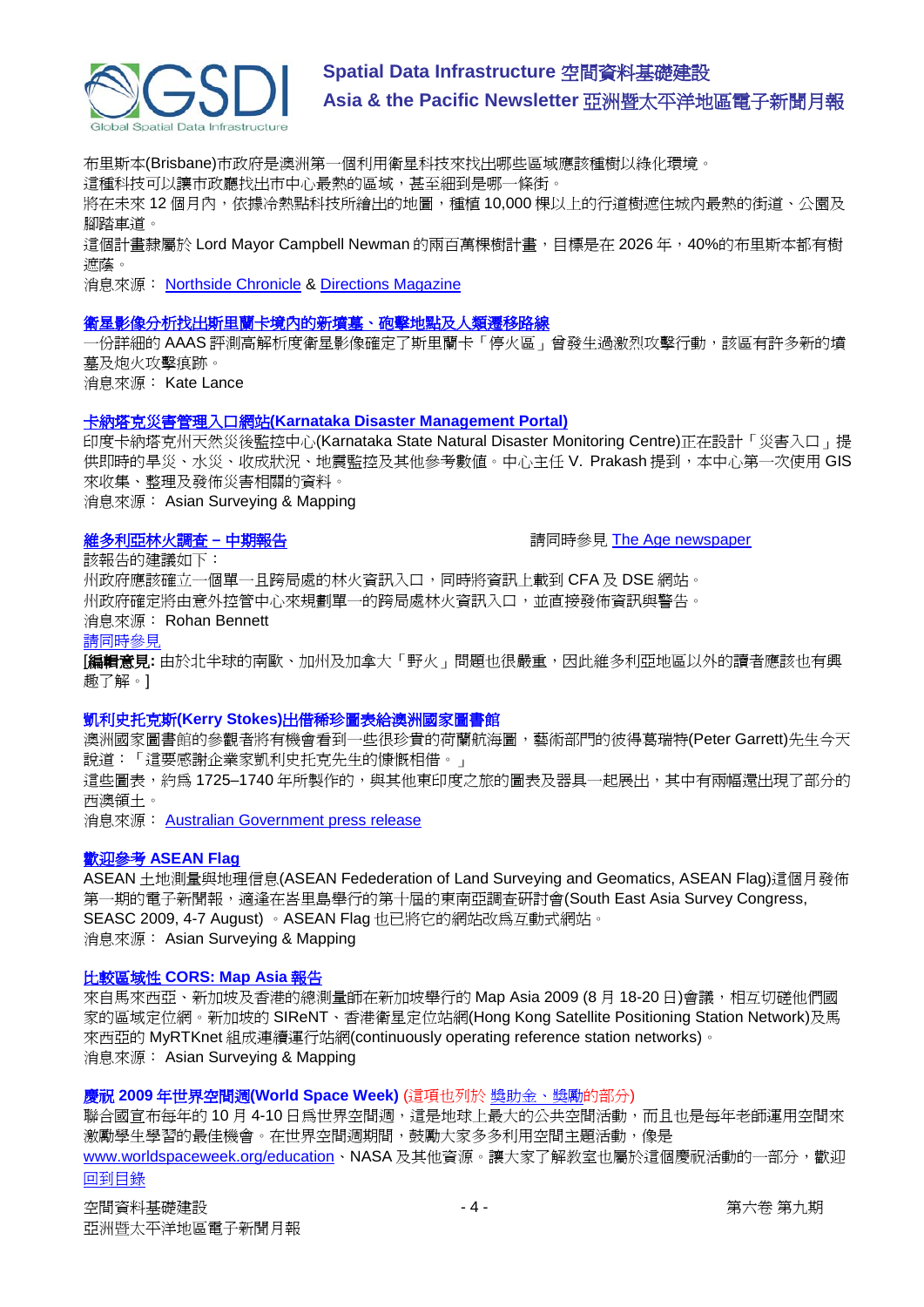

到 [www.worldspaceweek.org/new\\_event.php](http://www.worldspaceweek.org/new_event.php) 註冊。

透過創意空間運用的肯定來來激勵學生,世界空間週協會今年將會頒發\$500 獎助金給參與的老師。詳細資訊請聯 絡:世界空間週協會教育關係組主任 Jim Volp, [jvolp@worldspaceweek.org](mailto:jvolp@worldspaceweek.org)

#### [利用衛星科技來訂位及管理雜草](http://nqr.farmonline.com.au/news/state/agribusiness-and-general/general/scientists-look-skyward-to-locate-weeds/1601892.aspx?storypage=0)

昆士蘭的科學家運用衛星科技來找出最會蔓延的雜草,像是刺洋槐、仙人掌及大花桉葉藤。 消息來源: [GIS News](http://www.gisdevelopment.net/news/viewn.asp?id=GIS:N_dkpjruotmg&Ezine=aug2409§ion=News) & *North Queensland Register*

#### **2008 GSDI** 小額獎助金

共有 45 個提案參加 GSDI 獎助方案,有 32 個提案被認為是符合資格的。這 32 個提案分配到各區審核及建議。 由 Carmelle Terborgh、Mark Salling (GISCorps)、Alan Stevens 所組成的委員會審核各區的建議並決議出 2008 獲選的提案如下:

#### 非洲

- 1. 非洲 **–** 非洲南區及東區 **(7** 個國家**-7** 個提案**)**,舉辦為期 2 天的國內研討會及技術研習, 在 7 個國家發展 海岸及海洋空間資料基礎建設的資料品質評測、資料上載及詮釋資料(metadata)發展
	- a. 提案:舉辦為期 2 天的 7 國聯合工作坊及技術研習來發展各國或科摩羅、肯亞、馬達加斯加、模里西 斯、莫三比克、塞席爾、及坦尚尼亞的海岸及海洋空間資料基礎建設的資料品質評測、資料上載及詮 釋資料發展
- **2.** 盧安達 **–** 盧安達國立大學 GIS 及遙控中心(CGIS-NUR)的空間資料清單及詮釋資料管理
	- a. 提案: 列出代表CGIS-NUR空間資料的詮釋資料,並建立網站地圖服務上載範本收集地理信息入口網 站

# 美洲

- **1.** 加勒比海 **–**加勒比海詮釋資料檔案工作坊(Caribbean Metadata Profile Workshop)
	- a. 提案:淮行加勒比海詮釋資料的建立,讓大家了解並重視GI分享的詮釋資料。第一個工作坊將會以主 管、督察員及GI決策者為主,第二個工作坊將會著重在技術研習上。

# 亞太

- **1.** 印尼 **–** 特訂的 SDI 工作坊及訓練:改善地理空間資料基礎架構入口網站運用,共同降低印尼的都會災害 **a.** 提案:運用地理空間資料基礎建設以改善都會減災的全國性工作坊,訓練國家機關中負責利用國家地 理空間資料進行減災計畫的員工及決策者。
- 2. 吉爾吉斯 **–**吉爾吉斯的 SDI 示範人員
	- a. 提案:建立 **OGC** 符合性服務及必要的技術基礎建設來示範如何執行一些重要的服務,並著重在交流 該國或更大區域中有用的整合性 **SDI** 方法。
- 3. 菲律賓 **–**菲律賓境內的國家空間資料基礎建設發展之政策與機構條件
	- a. 提案**:** 這項研究審核並定義出 NSDI 的政策架構與機構配置。其宗旨在於規劃出菲律賓境內發展與執行 SDI 的程序與策略,以期用這份藍圖取得相關利益人士的支持及參與。

# 服務支援

評估提案的過程中,還有好幾個相當不錯的提案,但因為獎助預算有限,無法贊助這些提案。我們目前正在與下 列的這些提案討論 URISA GISCorps 所能提供的一些服務支援: 請參見 獎助金、獎勵部份所列的「2009-10 GSDI 小額獎助金方案。請注意,提案的截止日期為 **2009** 年 **10** 月 **1** 日。



**[GlobalFloodMap.org](http://newsletter.directionsmag.com/link.php?M=145624&N=1934&L=27490)** 提供幾個海平線改變後,將會被淹沒的區域的 互動式的地圖。地圖會展示增加 6 英吋後就會產生什麼樣的變化。根 據這個網站所說的,「全球水災地圖(Global Flood Map)利用 NASA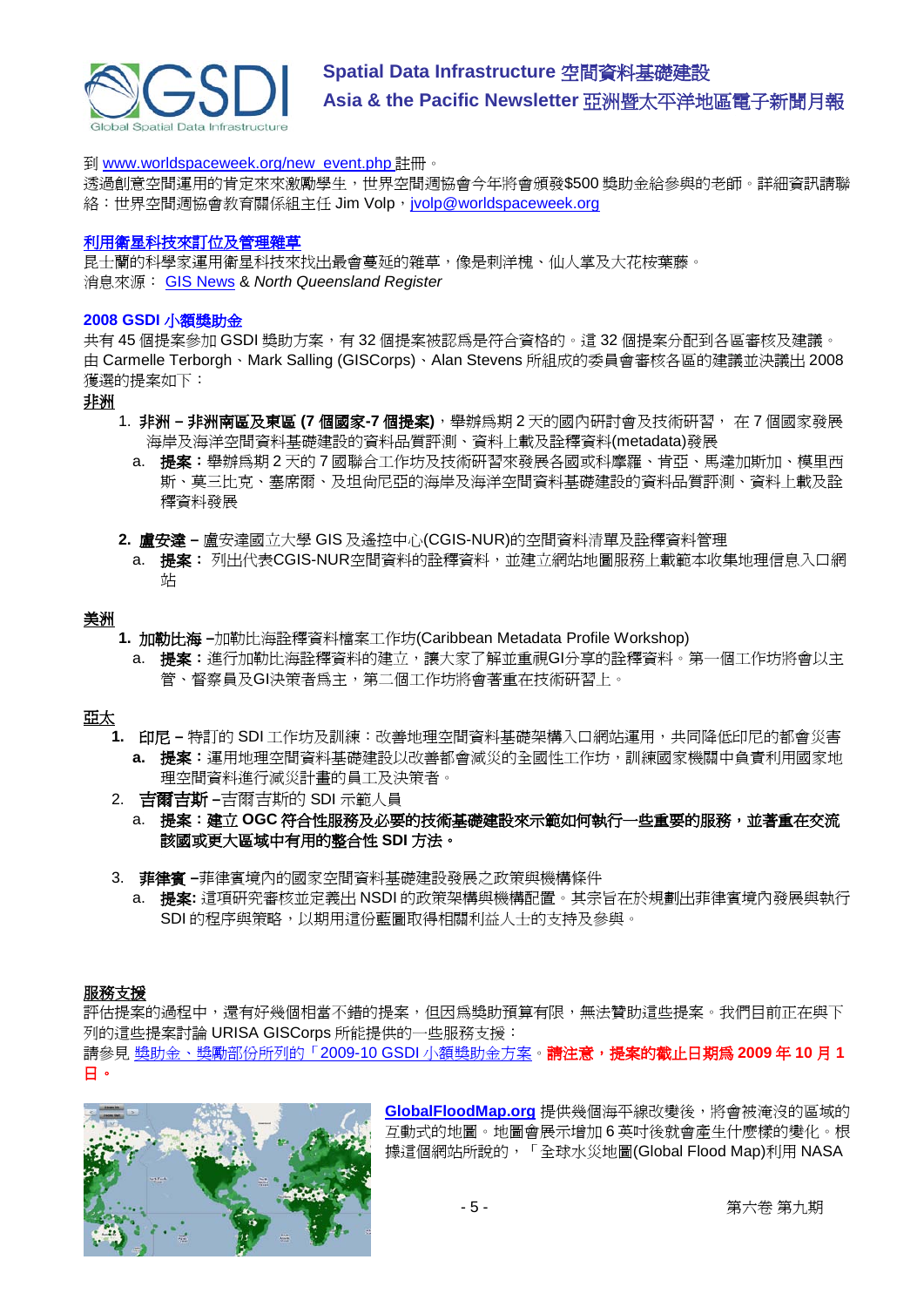

的衛星資料顯示出全球在海底下的區域,以及海平面上升後將會有什麼樣的危機。根據世界氣候組織(World Meteorological Organization, WMO),海平面自 1993 年以來,每年上升 3 mm – 自 1870 年來,全球平均海平面 總共上升了 200 mm (7.87 英吋)。」 消息來源: Directions Magazine

#### 空間資訊爲紐西蘭的經濟增加了上百萬的收入

空間資訊創新運用在 2008 年為紐西蘭帶來超過十億美金的經濟 – 仔細看資料就可以發現這方面的經濟是直線成 長。資料取自一份空間資料價值報告。

消息來源: Directions Magazine & LINZ Press Release. 此份報告可參[見這裡](http://www.geospatial.govt.nz/productivityreport) (感謝 Wonkug Baek 的提供)。

#### 澳洲將花費 **2** 千萬美金在水資源資訊上

Penny Wong 參議員提出,超過 100 個新計書將會共用 2 千萬美金來改善水資源資訊的收集、管理及分享整個澳 洲的水資源資訊,氣候變遷暨水資源部(Minister for Climate Change and Water)。Penny Wong 參議員說道: 「當我們投入處理氣候變遷及旱災的效應時,完整且可靠的水資源供應資訊尤其重要。「今天宣布將投入 2 千萬 美金來支持 115 個新計畫,同時更新並拓展都會與郊區的水資源網絡及系統。」 消息來源: [V1 Newsletter](http://www.vector1media.com/headlines/headlines/australia-to-spend-%2420-million-on-water-information/) 及澳洲政府 [Press Release](http://www.environment.gov.au/minister/wong/2009/pubs/mr20090818.pdf)

#### 土地管理之 **[SuperWebGIS](http://www.supergeotek.com/news.aspx?Type=Company&ID=513)**

台灣教育部目前正運用 SuperGeo 的 SuperWebGIS 為部內的「教育基金會財產計畫」建構一個 GIS 管理系統網 站。土地資料庫調查及管理系統(Land Database Inquiry and Management System)是用來管理教育部所屬的 5500 筆土地的運用、情況及配置。

消息來源: [Asian Surveying & Mapping](http://www.asmmag.com/news)

## [空間成長降低](http://www.daratech.com/press/releases/2009/091908.html) **1%**

Daratech 有限公司的市場研究指出,全球地理空間資訊成長預測將會減緩 1%, 從 2008 年的 11%及 2007 年的 17.4%。2009 年最大的降幅是在私部門,預測將從 2008 年的 10 億 4 千萬美金,下降 0.7%。 消息來源: [Asian Surveying & Mapping](http://www.asmmag.com/news)

## <span id="page-5-0"></span>[跳回目錄](#page-0-0)

# **SDI** 焦點

#### 澳洲城市改造

這項研究運用空間資料計算從墨爾本大都會中的都會走廊取得的潛在收益,這項由墨爾本市交通部所規劃的計畫 被稱為「大膽改造澳洲城市計畫,最近也榮獲澳洲都會設計大獎。」

本刊的 SDI 焦點提供這個計畫的摘要,詳細資料(尤其是關於利用目前的土地來發展,可以得到什麼樣的環境與經 濟利益)可參見 [Built Environment Meets Parliament](http://www.bedp.asn.au/papers/docs/Transforming_Australian_Cities__Report_July_09.PDF) 網站及最近 [the Age](http://www.theage.com.au/national/home-squeeze-on-suburbs-20090814-el8e.html?skin=text-only) 的媒體報導, 分析了計畫對墨爾本市的 潛在影響。



**80%**以

上的澳洲人及過半的全球人口現在居住在城市中 **—** 而城市就是造成**75%**全球溫室氣體 **(**直接或間接**)**的主體。因 此,我們城市的設計與運作方式是**21**世紀的人類所要面臨的最大挑戰。未來**20**年能否成功改變城市,將會是我們 送給下一代的最大禮物。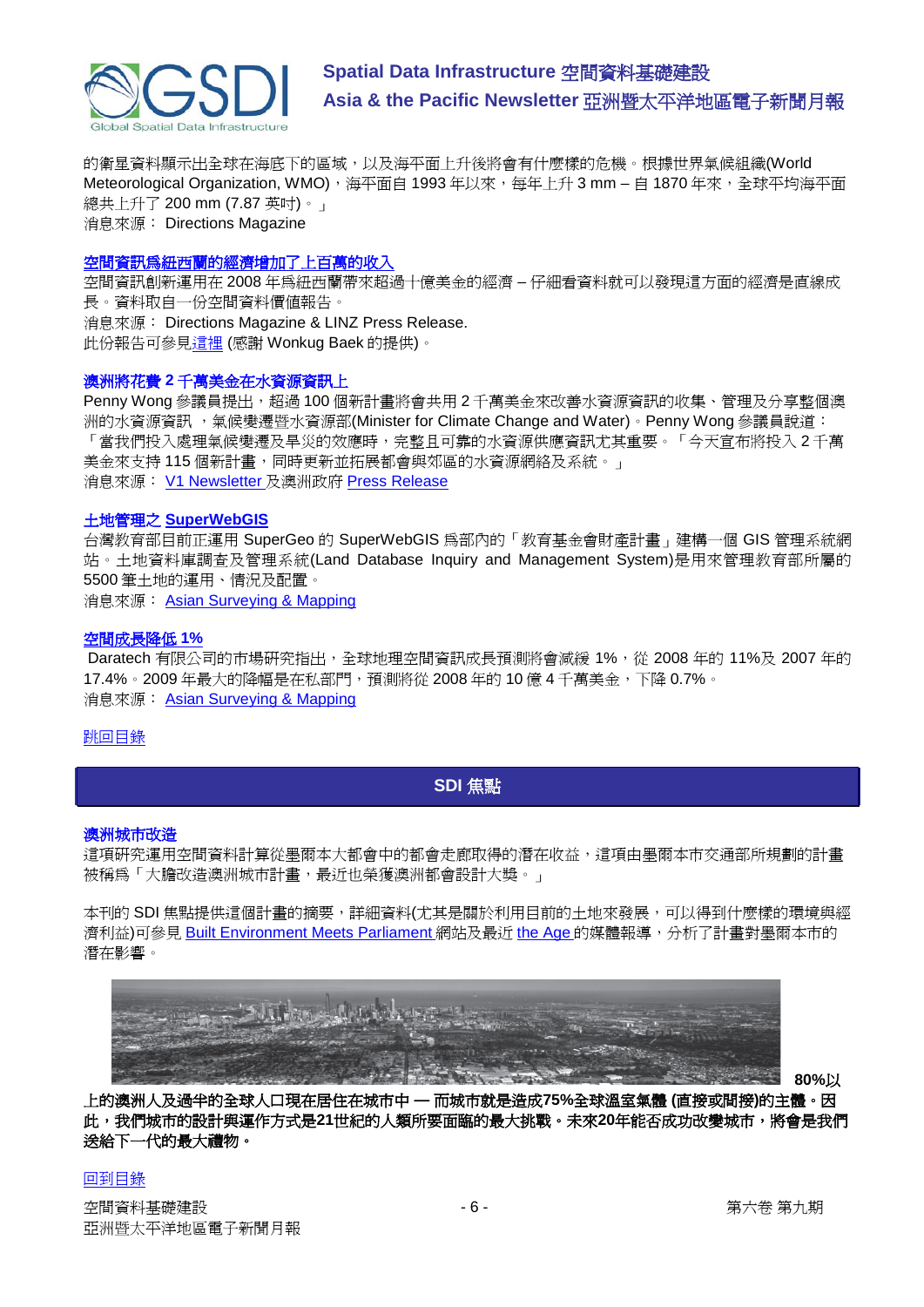

若要因應這項挑戰,我們需要了解到2029年時,有90%的澳洲城市基礎建設是2010年之前所建造的。在此,改造 的定義不能只是單純的解釋為重建基礎建設,而是需要在現存的基礎建設上進行合理化改造、做更好的運用。

只有一件事情是確定的:如果我們繼續以傳統的方式去了解、發展及使用20世紀的基礎建設,目前的問題就會持 續下去。

這份研究探討了改造的本質,需要進行的事項,並建議將策略性住宅集約化(strategic residential intensification) 鎖定在目前的交通基礎建設及服務已很完善的區域,將會是個很好的解決方式。這不只可以滿足逐漸增加的人口 的實體需求,還可能增進城市的宜居性及永續性。

這項研究將焦點放在墨爾本市的大都會區,深入調查電車及巴士網絡附近的區域可以容納多少人口,根據都會規 劃原則的最佳實務,是否應該鼓勵住宅集約化。

這項研究整理出三個墨爾本的住宅區類別:

- 1. 都會走廊(Urban Corridors) (「重點發展區域」)
- 2. 活動中心(Activity Centres)
- 3. 生產性的郊區(Productive suburbs) (「安定的區域」)

將都會設計與幾何結合在一起,這份研究將良好都會空間的質化層面轉為量化假設,可以透過GIS模式套用到實 體空間來測試墨爾本的容量,以進行基礎改造。

其結果顯示,墨爾本的都會走廊可容納2百萬人以上 – 條件是負擔得起、位置很好不需要再去分割土地或拓展目 前的成長界線。這可以利用目前的商業交易模式進行, 50年間可以節省\$110,000,000,000,而且不會破壞都會 環境的特性與品質。

#### 研究技術

一開始,整理出7份對於評估都會走廊發展相當重要的資料庫。 (3) 文物登記 (4) 文物覆蓋(Heritage Overlay)(5) 公共用途、混合用途及工業區 (6) 最近發展的區域及目前正在規劃的區域 (7) 後巷 (8) 目標巴士路線 *(*請注意:目 標巴士路線指的是維多利亞巴士協會所指定的巴士路線*t)*

這些分層別類的資料整理至地理資訊系統 (GIS) 圖2中,成為一份GIS整合資料的概念模式。模式發展中的八個步 驟及假設都詳列於圖表中。

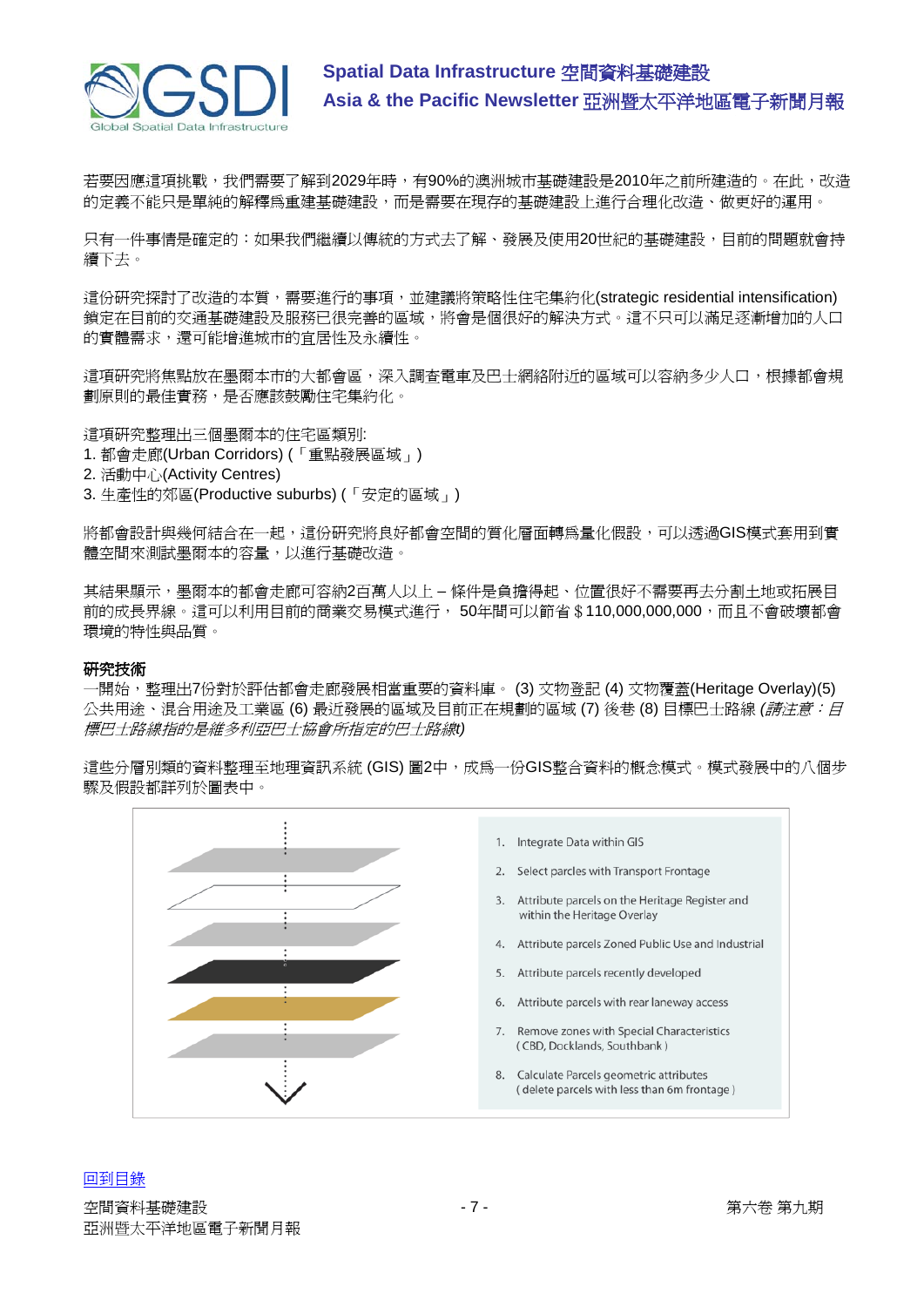

這些資料準備好之後,可以套用情境來確定指定區域的潛在容量。在這個範例,密度是依照下列這些標準來篩選 的:

- 1. 不可變更公共用途、工業或公園及休閒區 (PPRZ)
- 2. 工業區不可發展住宅區
- 3. 不可變更列於文物註冊中的建築
- 4. 有後巷或旁邊巷道的土地才有發展的潛能
- 5. 文物覆蓋的建築中,50%有發展的潛能
- 6. 避免同時有電車及目標巴士路線的地點,會先有電車路線,然後在巴士路線中刪除這些地點
- 7. 考慮人口密度因素。這項因素是透過國外的運輸走廊發展分析才確定的,並持續研究墨爾本目前正在建 設或最近才完成的開發案。

這個情境的結果就是發展墨爾本都會走廊的潛能 – 也就是,不需要拓展都會界線就可能容納 2 百萬以上的人口。

# <span id="page-7-0"></span>本刊正積極徵求十月份「**SDI** 焦點」之稿件及其相關議題。

# 地理資訊系統工具、軟體及資料

#### **ISRO** [為美國啟用衛星](http://www.sakaaltimes.com/2009/07/29211658/ISRO-to-launch-US-satellites.html)

印度在美國公司贊助 1/3 的經費下,將能利用本國自己研發的火箭幫美國發射小型衛星到太空中。這是美國國務 卿希拉蕊最近訪問德里時,所簽署的最重要的太空協議之一。 消息來源: [GIS Development](http://www.gisdevelopment.net/news/viewn.asp?id=GIS:N_vsnaoyuiec&Ezine=aug0309§ion=News) and Sakaal Times

#### **Twitter** 定位 **API**



Twitter 即將啓用一項新的功能,讓 Twitter 也有定位的功能。這項新的定位 API 可讓使用者輸入經緯度。這可以讓開發人員將經緯度加到任何 tweet。例如,你可以限制那些就在 你附近的 tweets。這並不是預設的功能,使用者可以自行選擇是否要啓用這項功能。定位 API 一開始 會先開放給開發人員測試。

消息來源: [Between the Poles](http://geospatial.blogs.com/geospatial/2009/08/twitter-geolocation-api.html) by Geoff

### **OGC** [徵求有意參與相容性驗證實驗的夥伴](http://www.opengeospatial.org/pressroom/pressreleases/1073)

開放式地理空間協會 (OGC)即將於 2009 年 10 月 2 日啟用相容性驗證實驗(Authentication Interoperability Experiment)。這項實驗的倡導人目前正在尋求其他組織,共同研發執行驗證的標準方法,以及應用 OGC 網路服 務標準的相關安全性能。 消息來源: OGC

# **[TanDEM-X](http://www.asmmag.com/news/Terrasar-x)** 可開始運作

有好幾項獨立評估的 TerraSAR-X 資料指出它的幾何資料相當精確。特別是,它最大的顧客-美國國家地理空間 智能協會(US National Geospatial-Intelligence Agency)提到,「這是目前最具幾何精確度的商業影像系統。」 消息來源: [Asian Surveying & Mapping](http://www.asmmag.com/news/Terrasar-x)

# **RMSI (**印度**)** 及 **AEC (**科威特**)**共同研發一套環境監測系統

RMSI 與科威特的 Al-Arfaj Engineering Company (AEC) 已經獲得科威特環境公家機關(Kuwait Environment Public Authority, KEPA)的計畫去發展科威特國家環境監測資訊系統 (Environmental Monitoring Information System for the State of Kuwait)。

消息來源: [GIS News](http://www.gisdevelopment.net/news/viewn.asp?id=GIS:N_mwpceqzvtf) and RMSI Press Release

#### 「利用地理空間科技來控管非國家性的恐怖行動」

印度空軍參謀部副部長空軍中將 P.K.Barbora, PVSM VM ADC 請軍隊運用地理空間科技來監控任何針對國家或市 民所策劃的非國家性的恐怖行動。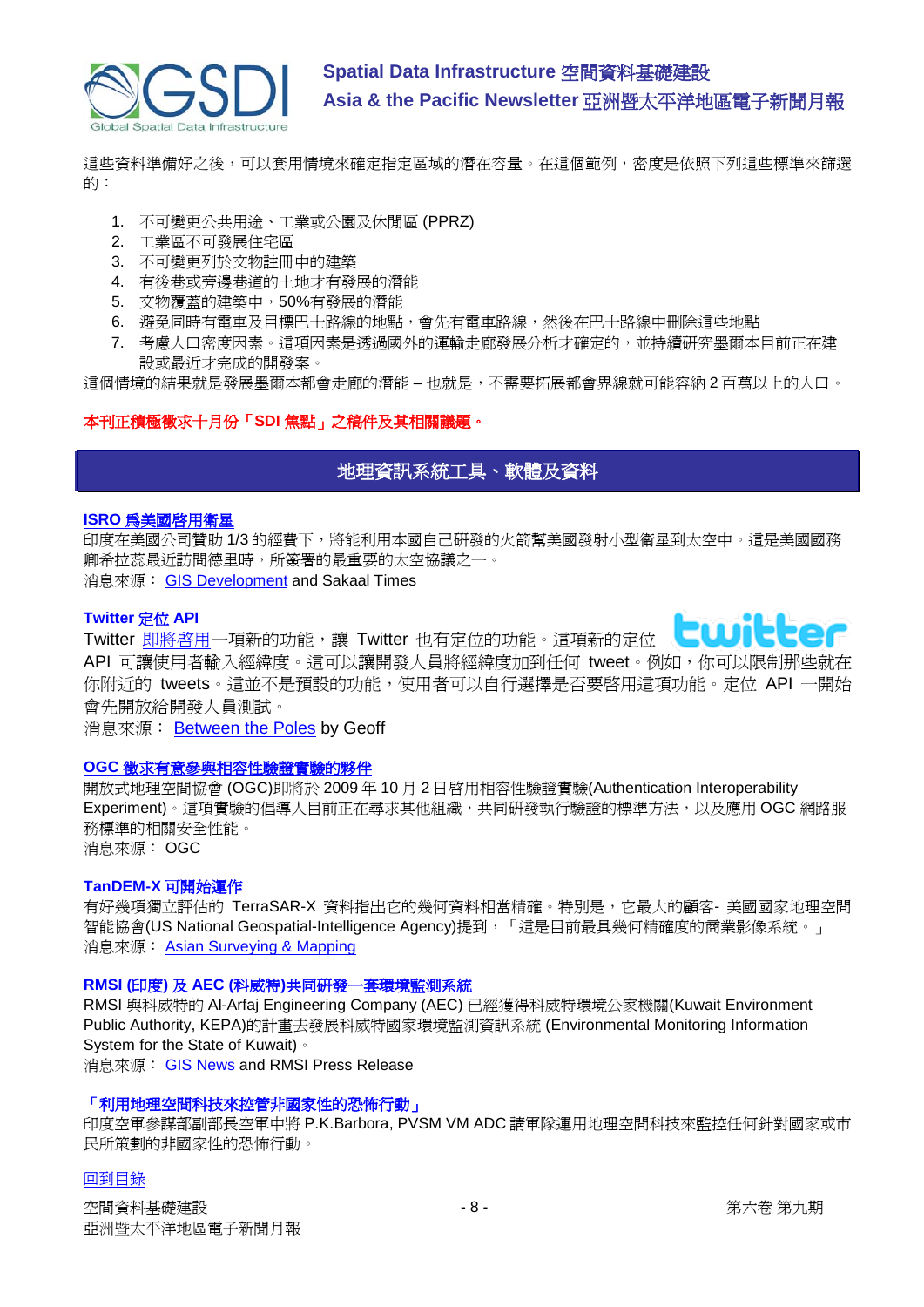

消息來源: [GIS News](http://www.gisdevelopment.net/news/viewn.asp?id=GIS:N_kdprsngytx&Ezine=aug0309§ion=News)

#### [利用數位系統預測捕魚區](http://www.expressbuzz.com/edition/story.aspx?Title=Digital+system+to++predict+fis&artid=vuDa2u7EhWg=&SectionID=lMx/b5mt1kU=&MainSectionID=lMx/b5mt1kU=&SEO=&SectionName=tm2kh5uDhixGlQvAG42A/07OVZOOEmts)

用來預測潛在捕魚區的數位系統即將在喀拉拉邦(Kerala)沿岸架設完成, 漁業部長 S.Sarma 在設施落成典禮上這 樣說道,這套系統是由喀拉拉邦遙感探測及環境中心(Kerala State Remote Sensing and Environment Centre, KSREC)與馬里揚納(Mariyanad)的印度國家海洋資訊服務中心(Indian National Centre for Ocean Information Services, INCOIS)共同研發的。

消息來源: [GIS News](http://www.gisdevelopment.net/news/viewn.asp?id=GIS:N_mpicqwuzol&Ezine=aug0309§ion=News) & Express Buzz News

#### **Bahrain** [開始進行](http://english.bna.bh/?ID=80801) **GIS** 計畫

地理資訊系統國家計畫幾天前已經開始進行了。這項計畫是由新加坡貿易與產業部及外交部(the Ministry of Trade and Industry and the Ministry of Foreign Affairs of Singapore)所成立的「新加坡公共事務協作公司」(Singapore Cooperation Enterprise)官方機構所執行的。該計畫主要是運用過去的新加坡發展經驗來快速回應各項外國事務 請求。另外,這個機構還提供諮詢服務,有時候也會與私營公司合作。

這項計畫是依照 Bahrain 2030 年經濟願景(Bahrain Economic Vision 2030)進行的, 要求利用穩固的基礎建設來 增進公家機構提供給市民及居民的服務。因此,GIS 國家委員會要求 SCE 為 Bahrain 的 GIS 建立一個完善的國 家機制。

消息來源: Kate Lance

# **GIS** [監視公有地及產業](http://timesofindia.indiatimes.com/NEWS/City/Bangalore/GIS-to-keep-an-eye-on-govt-land-industries/articleshow/4831724.cms) **(**印度**)**

大約有 40,000 公頃的公有地、126 個工業區及上千家公司 – 都會納入 GIS 地圖中。為了監控工業用地的有效使 用,國內的所有工業用地都會納入 GIS 範圍內。GIS 地圖可以讓相關部門隨時注意各產業的動向。 消息來源: [GIS News](http://www.gisdevelopment.net/news/viewn.asp?id=GIS:N_xuyjqwtgop&Ezine=aug0309§ion=News) and *Times of India*

#### [第一份由西藏所繪整的地圖冊,運用](http://chinatibet.people.com.cn/6718503.html) **GIS** 製圖

總共花費了 330 萬人民幣繪製出彩色的「西藏自治區地圖冊(Tibet Autonomous Region Atlas)」, 資料引自 TAR 土地調查暨繪圖處「TAR Surveying & Mapping Bureau」。 消息來源: [GIS News](http://www.gisdevelopment.net/news/viewn.asp?id=GIS:N_xargpmvhjy) and China-Tibet Online

#### [利用衛星繪製納爾默達](http://www.samaylive.com/news/modi-stresses-on-satellitebased-mapping-of-narmada-canals/643049.html)**(**印度**)**運河圖

古加拉特(Gujarat)的部長 Narendra Modi 要求納爾默達部門(Narmada Department)為 Sardar Sarovar Narmada 計畫運用衛星繪製出運河地圖,主要是要供索拉什特拉(Saurashtra)及北古加拉特(North Gujarat)灌漑之用。 消息來源: [GIS News](http://www.gisdevelopment.net/news/viewn.asp?id=GIS:N_swkdqfhrvg) and Samay Live

#### 杜拜地鐵 **GIS** [入口網站現已啟](http://www.menafn.com/qn_news_story_s.asp?StoryId=1093263227)用

公路運輸局(Roads & Transport Authority, RTA)開設一個可以供大眾使用[的杜拜地鐵地理資訊系統](http://metrogis.rta.ae/)(Geographical [Information System of Dubai Metro\)](http://metrogis.rta.ae/)網站 --

這個網站運用 GIS 科技的特性與功能提供所有地鐵線、地鐵站、行駛時間及交會點。

使用者可以找到各站之間的距離及站與站的行駛時間、通勤者所需的停車及腳踏車資訊與其他交通工具的交會點 (例如巴士及 abras 觀光船),以及各個地鐵站的詳細影像資訊。這套系統也提供各地鐵站附近的地標性商家資 訊,像是餐廳、購物中心及著名的文化景點。使用者可以搜尋地標、選擇某個區域或縮小搜尋範圍。 杜拜地鐵是中東最大的地鐵計畫之一。這個計畫主要是要來降低市中心的塞車問題,提供更多的交通選擇、減少 汽車排氣造成的空氣污染來改善環境、讓市區交通更順暢、並減少到各地方的交通時間、以及提供現代化、舒 適、且永續的交通工具。

消息來源: Kate Lance

#### **ESRI GIS** [風險評估軟體](http://www.gisdevelopment.net/news/viewn.asp?id=GIS:N_vlywoacxdi&Ezine=aug1009§ion=News)

ESRI (UK) Ltd 為 GIS 軟體開闢了一個新的市場,一上市就獲得提供消防與救援服務的 Avon Fire & Rescue Service 採用,運用這套軟體來做更精確的風險評估。 消息來源: [Computer Business Review](http://www.cbronline.com/news/fire_service_starts_out_with_gis_030809)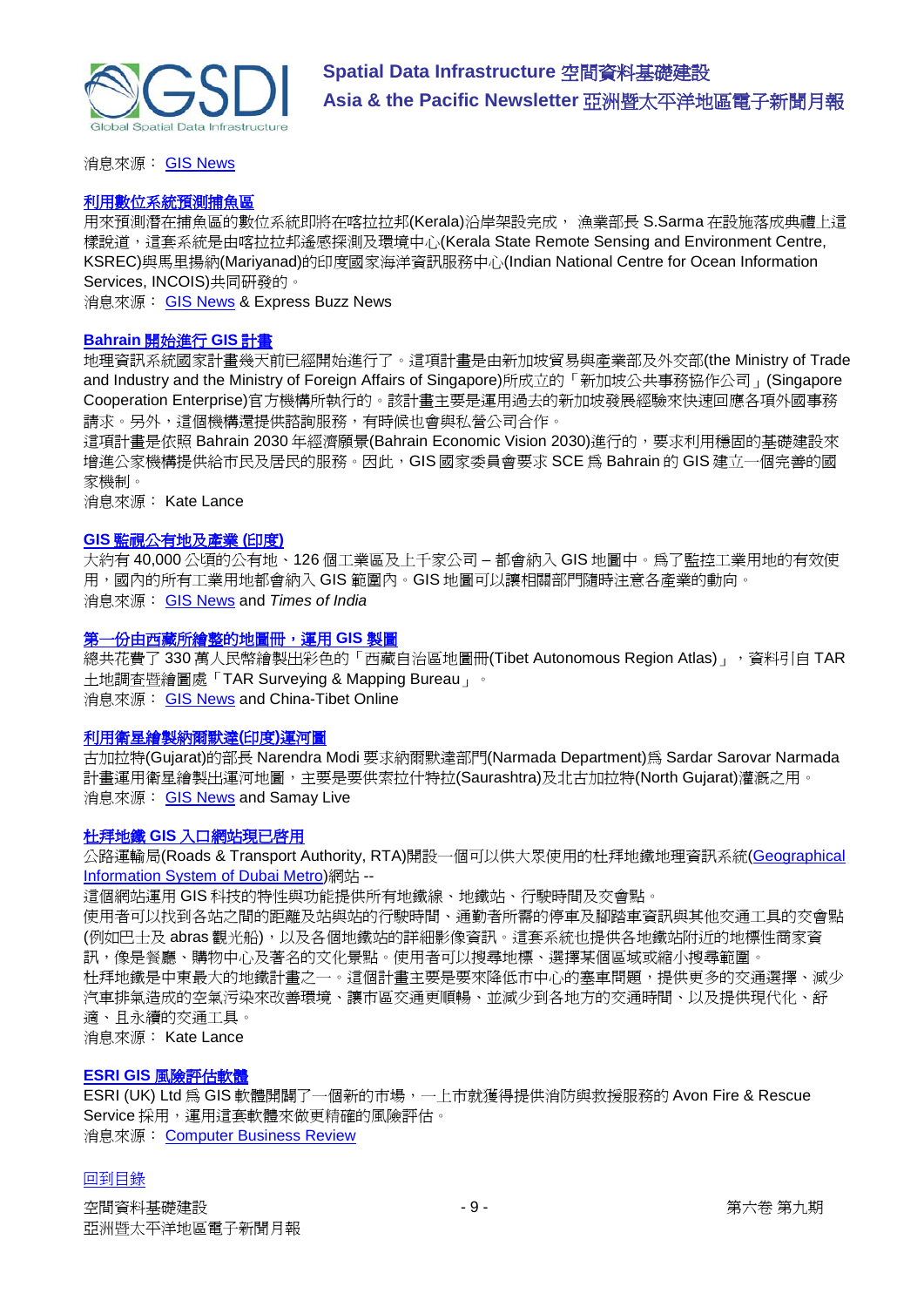

### 中國國家測繪局開始控管 **GI** 產業

廣東當局正在徹查不合法的測繪,更完善的管理南部地區的地理資訊產業。 消息來源: [GIS News](http://www.gisdevelopment.net/news/viewn.asp?id=GIS:N_jpegukasit) & [ChinaDaily Website](http://www.chinadaily.com.cn/china/2009-08/11/content_8552513.htm)

#### 發現印度最豐富的礦產帶並開始繪製地圖

國家礦業發展公司(National Mineral Development Corporation, NMDC)將免費為賈坎德(Jharkhand)的礦產保留地 做探勘繪圖。在這項訊息中還提到還有很大的區域需要探勘,了解實際的礦產量,特別是鐵礦。 消息來源: [GIS News](http://www.gisdevelopment.net/news/viewn.asp?id=GIS:N_ahixsrwpco&Ezine=aug1009§ion=News) & [India Economic Times](http://economictimes.indiatimes.com/News/News-By-Industry/NMDC-to-conduct-free-mapping-of-Jharkhands-mineral-reserves/articleshow/4857296.cms)

#### 印度果亞邦**(Goa state) –** 重新開始繪製地籍圖

重新調查整個果亞邦來更新地籍圖及所有權紀錄的工作。之前因為技術問題而暫停,現在又在 Ponda、 Mormugao 及 Quepem talukas 繼續進行這項工作。第一份調查是 1970 年代所進行的。 消息來源: [GIS News](http://www.gisdevelopment.net/news/viewn.asp?id=GIS:N_lvidtwzfsm&Ezine=aug1009§ion=News) & [Times of India](http://timesofindia.indiatimes.com/articleshow/4835769.cms)

#### **Bing Maps** 即將啓用: SEASC 報告

第一份運用太空影像彙整的街道照片將在今年年底前開始在微軟的 Bing Maps 網站啓用。 消息來源: [Asian Surveying & Mapping](http://www.asmmag.com/news/bing-maps-coming-soon)

#### 大都會水資源改造報告**(**澳洲**)**

全球聯盟都會用水論壇(Global Access Partners Urban Water Forum)所提出的一份新報告將會提供最安全的都會 供水方式。

消息來源: [Australian Government Press Release.](http://www.environment.gov.au/minister/kelly/2009/mr20090804.html)

#### [中國將重整境內的](http://www.gisdevelopment.net/news/viewn.asp?id=GIS:N_jpegukasit&Ezine=aug1709§ion=News) **GI** 產業

土地資源官員提到,廣東當局正在徹查非法測繪,整治南部地區的地理資訊產業。 海外的組織、企業及個人已被通知要向中央政府測繪機關申請收集南部省份地理資訊的許可。想要使用飛機、飛 船或熱氣球收集地理資訊的個人及公司必須先取得許可。 上個月開始進行整治動作,並同時配合國家測繪局的行動來整治地理資訊產業。測繪局是中國唯一法定可進行測 繪的機構,但有很多非法的測繪人員在網路上發佈並銷售地圖,已經有好幾年的時間了。 消息來源: [http://www.chinadaily.com.cn](http://www.chinadaily.com.cn/china/2009-08/11/content_8552513.htm) and GIS Development

#### [新加坡互動式地圖](http://www.straitstimes.com/Breaking+News/Singapore/Story/STIStory_418175.html)

新加坡政府將投資\$2700 萬在未來五年內建構起最精確的新加坡互動式地圖。 國家法律與居家事務協會(State for Law and Home Affairs Assoc)資深部長 Ho Peng Kee 教授在 Map Asia 研討 會中宣布,計畫完成之後,SG-Space (新加坡地理空間資訊之協作環境, Singapore Geospatial Collaborative Environment)計畫將提供有得到授權的使用者各種地理資訊,從天氣預測到地下公用管道到建築圖。 消息來源: [GIS Development](http://www.gisdevelopment.net/news/viewn.asp?id=GIS:N_eajdhpbovg) & The Straits Times

#### **[Bing Maps](http://www.gisdevelopment.net/news/viewn.asp?id=GIS:N_tvowzkfyab&Ezine=aug1709§ion=News)** 已更新

自從 Cloud 繪圖、搜尋及定位服務品牌再造之後,微軟目前已進行第二次 Bing Maps 的大幅更新作業。更新過去 所使用的 Live Search Maps (Virtual Earth)之後,新增了 40 兆位元的新影像及地圖資料。微軟的虛擬地球(Virtual Earth )技術專員 Chris Pendleton 提到更新後的 Bing Maps 擴展了 190,000 平方公里,其中 10,000 張以上只是的 鳥瞰圖。

消息來源: [Softpedia News](http://tinyurl.com/mnnfax) & GIS Development

#### 高解析度衛星影像特價優惠

Geoimage,澳洲一家私營公司,專營衛星影像、影像處理及地理空間服務,目前正推出優惠專案,只要在今年 9 月 30 日以前,下 Quickbird 的衛星影像訂單,就可享有 Quickbird 檔案影像 50%的優惠,以及 Select Plus tasking 及標準 Select Tasking 25%的優惠。

消息來源: [GIS Development](http://www.gisdevelopment.net/news/viewn.asp?id=GIS:N_emtxdypvso&Ezine=aug1709§ion=News) & [Mineweb.com](http://www.mineweb.net/mineweb/view/mineweb/en/page72558?oid=87378&sn=Detail)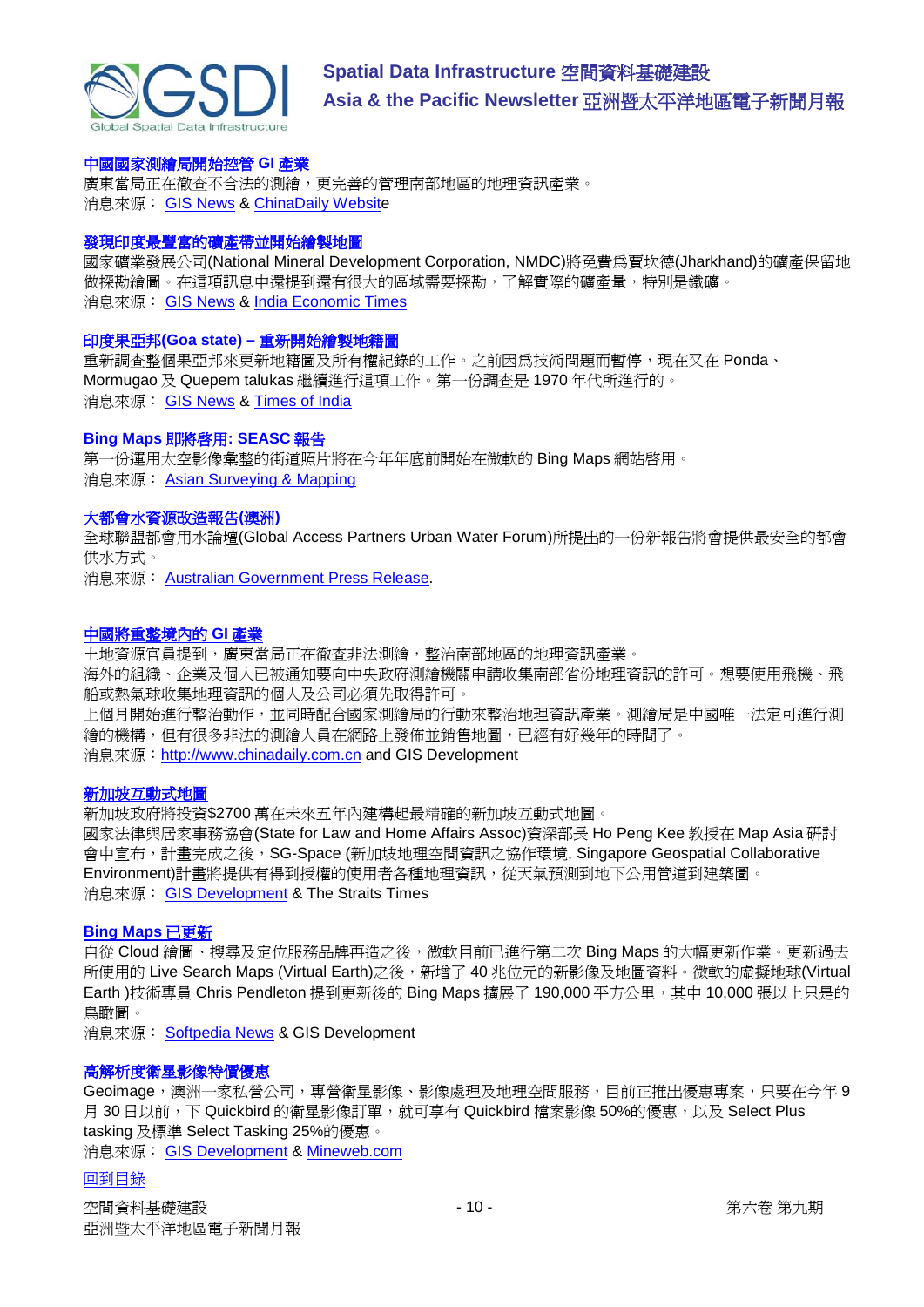

## **Mac** 平台的 **[Ortelius "Map Illustration"](http://apb.directionsmag.com/archives/6350-Mac-based-Ortelius-Map-Illustration-Software-Launches.html)** 軟體正式推出

[MapDiva blog](http://www.mapdiva.com/2009/08/ortelius-has-launched/) 宣布 Ortelius 軟體正式推出, 「 Mac OS X 平台的 map illustration 軟體」。現已可取[得免費試用](http://www.mapdiva.com/download/) [軟體,](http://www.mapdiva.com/download/)9月30日以前[,可享特價優惠。](http://www.mapdiva.com/products-page/)

消息來源: Directions Magazine blog

#### <span id="page-10-0"></span>[跳回目錄](#page-0-0)

# 亞太區域以外之新聞

*"*本節摘錄亞太區域之外的 *SDI* 重要發展。

#### [文化景點地圖](http://www.scarborougheveningnews.co.uk/news/Map-created-for-culture-hotspots.5518933.jp)

英國斯卡伯勒(Scarborough)的新地圖將要把所有文化景點納入地圖中。稱為「CHART」的先導計畫將含文化、 遺址及藝術與人物於地圖中,這份地圖「將提供實體與網路為基礎的城鎮景觀,包括創意與文化活動及文化地 標」。

消息來源: [GIS News](http://www.gisdevelopment.net/news/viewn.asp?id=GIS:N_lpnduhbyfj) and Scarborough Evening News

#### **[UK-DMC2, Deimos-1](http://www.gpsworld.com/gis/earth-imaging-and-remote-sensing/news/uk-dmc2-deimos-1-send-back-first-photos-8705)** 傳回第一份照片

7月 29 日啓用的 UK-DMC2 衛星,一週後產生第一張高解析度、商業規格的影像,並由 Surrey Satellite [Technology Ltd.](http://www.sst-us.com/) (SSTL)進行後續處理。

第一張影像所拍到的是美國德州及奧克拉荷馬州。SSTL 說, DMC 衛星是特別設計來快速且以固定間隔時間拍攝 大區域,例如這張跨州的影像。這兩個新的 DMC 衛星 (UK-DMC2 及 Deimos-1)跟之前的 DMC 衛星比較起來, 單一次行經某地區就可以拍到更大的區域,這是因為它新進的機上儲存功能及向地球傳輸的高速衛星。 消息來源: GPS World

#### 衛星影像顯示加州森林大火所造成的重大損害

最近剛啓用的 UK-DMC2 衛星所拍攝的影像顯現出, 聖瑪麗亞(Santa Maria)東部的洛斯派德瑞斯(Los Padres)國 家森林公園於 8 月 12 日當地時間 11:10 所發生的森林大火情況。 消息來源: [Directions Magazine](http://www.directionsmag.com/press.releases/?duty=Show&id=36171)

#### [非洲:預測裂谷熱的方法](http://www.directionsmag.com/article.php?article_id=3251)

裂谷熱(Rift Valley Fever)是一種會傳染給人類的家畜疾病,而不幸的是,它已經從發源地散播到非洲大陸以外的 地區。NASA 目前正運用遙感探測方法來監控造成裂谷熱的環境問題,找出爆發原因及協助預防措施。特別是, 研究人員在尋找旱災區持續且不正常的降雨、及各種引起疾病的可能情況。期望這樣的研究可以應用到非洲地區 其他較不為人所知或尚未深入研究的疾病。

消息來源: Directions Magazine

#### 美國西部地圖繪製標準

美國內政部長 Ken Salazar 於 2009 年 8 月 18 日宣布將採用濕地地圖繪製標準[\(Wetlands Mapping Standard\)](http://www.fgdc.gov/standards/projects/FGDC-standards-projects/wetlands-mapping/2009-08%20FGDC%20Wetlands%20Mapping%20Standard_final.pdf) (PDF)提供溼地地圖繪製工作的最低條件及指導方針。新制定的標準是用來指導目前及未來的溼地數位地圖繪製 計畫,並加強整體的品質、統一濕地的資料。高品質的濕地資料對於有效規劃保育政策是相當重要的,這對於現 在及未來的漁業及野生生物資源都很有用。這項「標準」已制訂完成,並已正式取[得聯邦地理資料委員會](http://www.fgdc.gov/&linkname=Federal+Geographic+Data+Committee) [\(Federal Geographic Data Committee,](http://www.fgdc.gov/&linkname=Federal+Geographic+Data+Committee) FGDC)的許可, FGDC是一個促進和諧發展、運用、分享及發佈全國地理 資料的聯合委員會,以因應較高層級的濕地資料需求。這項「標準」已由從屬於 [FGDC Wetlands Subcommittee](http://www.fws.gov/wetlands/wetlandslayer/wetlandssubcommittee.html) 的工作小組制定完成,其中包括聯邦機構、州、部族、環境組織、管理協會及地方政府協會的代表。詳細資訊請 參見 [National Wetlands Inventory](http://www.fws.gov/wetlands), 目前的數位地圖及資料可[從這裡下載。](http://www.fws.gov/wetlands/data)

消息來源: < [http://www.fgdc.gov/standards/projects/FGDC-standards-projects/wetlands-mapping/wetlands](http://www.fgdc.gov/standards/projects/FGDC-standards-projects/wetlands-mapping/wetlands-mapping-standard)[mapping-standard](http://www.fgdc.gov/standards/projects/FGDC-standards-projects/wetlands-mapping/wetlands-mapping-standard) > and BK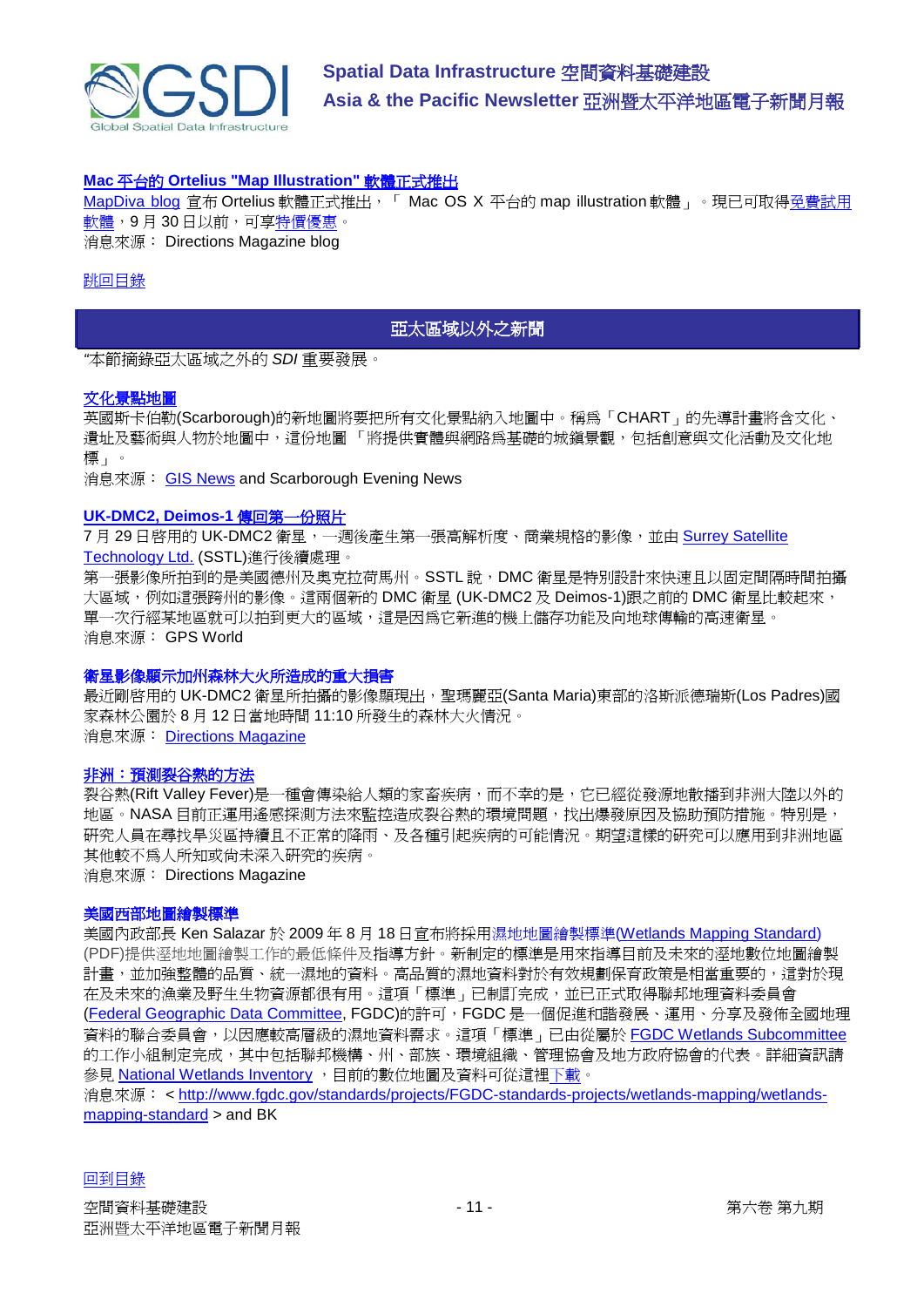

# [提供免費全國地形測繪圖給學童使](http://www.ordnancesurvey.co.uk/oswebsite/media/news/2009/august/freemaps.html)用

蘇格蘭的所有學生都有機會取得免費的全國地形測繪圖(Ordnance Survey), 國家地圖機構今天開放免費地圖給 11 歲的學童。

這個方案的先導計畫於 2002 年先提供每位七年級的蘇格蘭學童免費的英國地形測量局探索地圖(OS Explorer Map),並獲得相當大的迴響,去年也發出了 5 百萬份地圖。

這個計畫不只支持學童學習地理及環境,並鼓勵孩童及其家人了解他們當地的區域。老師、學生及父母都很贊同 這項計畫。

消息來源: [GIS News](http://www.gisdevelopment.net/news/viewn.asp?id=GIS:N_clqaoxjymz&Ezine=aug2409§ion=News) and [Ordnance Survey.](http://www.ordnancesurvey.co.uk/)

#### [利用地面接收站來監控災害](http://allafrica.com/stories/200908190422.html)

Mail & Guardian 提到, Kamal Ewida Earth Observatory 很快就會公佈兩座地面接收站架設投標案。 Kamal Ewida Earth Observatory 目前正在埃及尋找架設地點。這是一項由南非的科學及工業研究(Council for Scientific and Industrial Research, CSIR)及埃及的國家遙感探測與太空科學局(National Authority for Remote Sensing and Space Sciences)共同策劃的方案。

這項計畫將能快速的處理非洲地區的衛星監測資訊,以改善水災、旱災、及全球暖化區域的災害救援反應時間。 這項計畫的資金由 NATO 的科學和平方案(Science for Peace Programme) 以及埃及政府所提供的。 消息來源: [GIS News](http://www.gisdevelopment.net/news/viewn.asp?id=GIS:N_zqepawubkf&Ezine=aug2409§ion=News) & AllAfrica.com

### 文章

# <span id="page-11-0"></span>「路障與路障架設」(**[Of road blocks and building blocks](http://www.gisdevelopment.net/magazine/global/2009/july/18.htm)**)

作者: [Olajide Kufoniyi](mailto:jidekufoniyi@yahoo.com) (Secretary General, African Association of Remote Sensing of the Environment, AARSE) 非洲的 GI 需要大家共同努力,提供良好的環境,確保地理空間資訊應用到社會各個層面。 消息來源: GIS Development

### 「公共系統中的 **GIS** 及政府角色」**[\(GIS & Government Role In Public Systems\)](http://www.gisdevelopment.net/application/environment/pp/gis_gov.htm)**

作者:Dr. Srichand Busi PhD (GIS Officer, Business & Information Branch, Crown Division, Department of Lands, Newcastle)

序:

這份報告說明了現場的人員直接關係到國家與市政規劃的範圍、挑戰、以及完善的應用地理資訊系統(GIS)於公共 規劃中的機會,這份研究報告深入探討公共規劃理論中的 GIS 應用。如果要完全了解這個這麼大的主題,需要許 多的參考資料。在這份報告中,彙整出 GIS 的用途及其使用情況,以及在公共規劃與未來永續性的必要性。 消息來源: GIS Development

# 「運用 **GIS** 及遙感探測進行地震災害評測」**[\(Disaster Assessment Of Earthquake Using GIS and Remote](http://www.gisdevelopment.net/application/natural_hazards/earthquakes/mamoona.htm)  [Sensing\)](http://www.gisdevelopment.net/application/natural_hazards/earthquakes/mamoona.htm)**

作者: Mamoona Saher (GIS Center, PUCIT Department, University of Punjab, Lahore) 摘要

這份研究是關於 2005 年 10 月 8 日在巴基斯坦所發生的地震。它的震央是在北緯 34.402 $^{\rm 0}$  東經 73.560 $^{\rm 0}$ 伊斯蘭馬 巴德(Islamabad)東北方 90 公里處。這份研究的目的是依照地震過後的山崩狀況來界定出潛在的危險區域。為了 要找出這些危險區域及這些地區在地震過後的變化,我們採用遙感探測及地理資訊系統、地圖、衛星影像及數值 高程模型(Digital Elevation Model)當作基礎資料。另外爲了要找出活動的山崩地區,也採用了土壤地圖(Soil map)、相位圖(Aspect map)及斜坡圖(Slope map)。斷層線與數值高程模型間的套疊分析(Overlay Analysis)顯示 山崩的次數隨著這些斷層線而增加。土壤圖及山崩分析顯示大部分的山崩發生在 Rockland、Mani 及 Kurnol 的土 壤類型中。結合山崩圖、地震圖、相位圖,我們可以看出約有 80-85%的山崩發生在這些斜角大於 45<sup>0</sup>的地區。 因此,這份研究認定這些是高危險區。

關鍵字**:** 山崩(Landslides)、危險區(Hazardous Areas)、斷層線(Fault Lines)、數值高程模型(Digital Elevation Model)

消息來源: GIS Development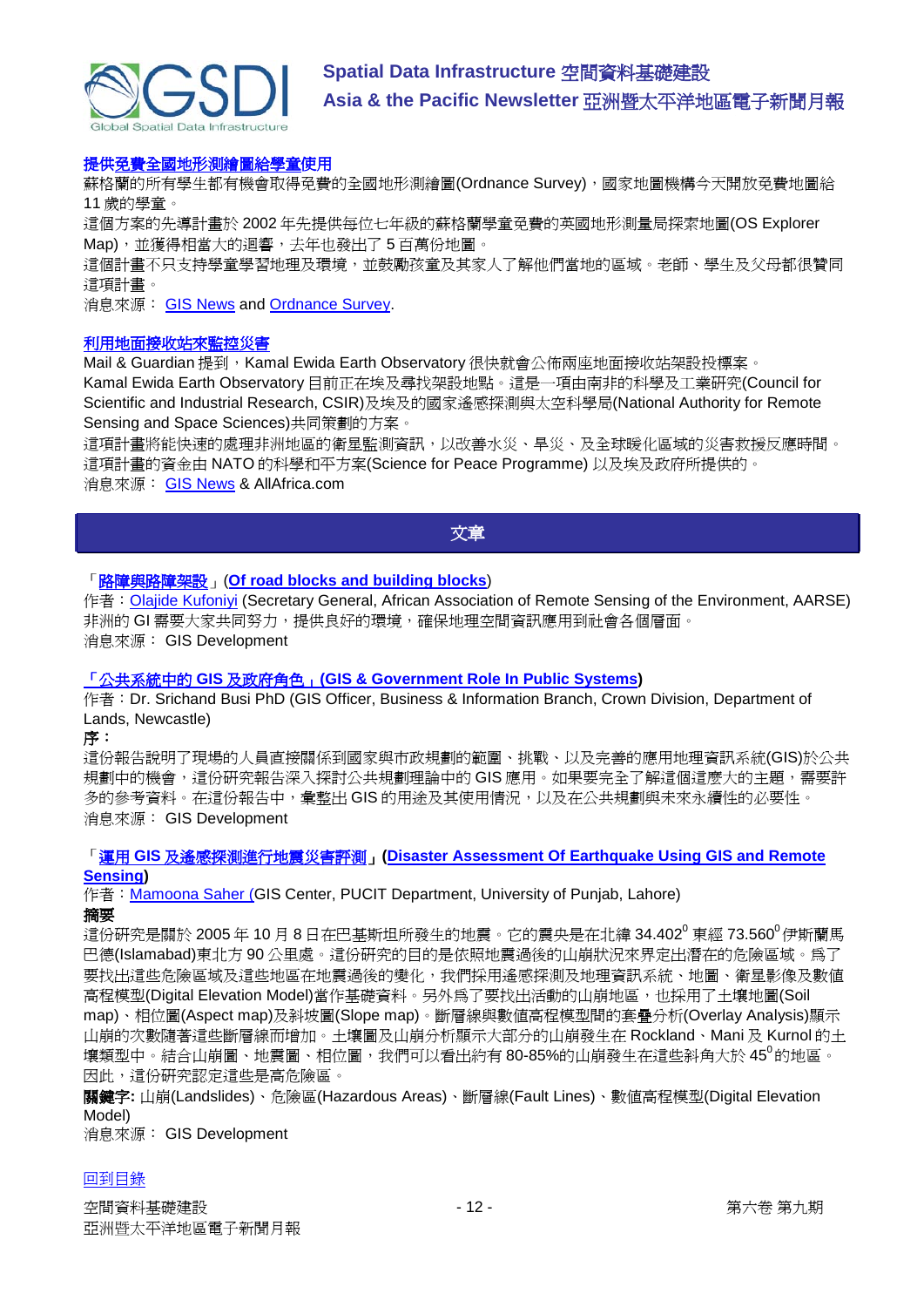

# **GIS** 縱跨州、地方政府、聯邦

由於非官方資料分享協助,**GIS** 應用軟體及資料已逐漸整合在一起 **(GIS applications and data are increasingly being linked thanks to informal information-sharing efforts)**

作者: Patrick Marshall (Technology Ed, Government Computer News)

地理資訊系統的功能很明顯,只要拿一張犯罪統計清單與一張利用色彩顯示犯罪類型或時間的互動式地圖相比 較,就清楚可見了[。繼續閱讀。](http://gcn.com/articles/2009/08/10/gis-integration-state-local-federal.aspx)

消息來源: [GIS Lounge,](http://gislounge.com/gis-integration-in-government/) GIS News, & Government Computer News

運用遙感探測及 GIS 技術進行 Ujjain Tehsil 綠地狀況的空間分析**["Spatial Analysis of Ujjain Tehsil Grassland](http://www.gisdevelopment.net/application/environment/conservation/prithwiraj_sahu.htm)  [status by using remote sensing and GIS techniques."](http://www.gisdevelopment.net/application/environment/conservation/prithwiraj_sahu.htm)**

作者: [Dr. Prithwiraj Sahu](mailto:prithwi2@rediffmail.com) (印度 Environmental Scientist, Integrated Research and Development, IRADe) 為了要在不破壞自然綠地及有機環境的情況下改善該區的經濟環境,需要以合理並有意義的方式運用地表覆蓋。 這需要該區目前與過去的土地使用/地表覆蓋資料 (Chaurasia et al., 1996)。運用遙感探測科技,土地覆蓋暫時性 的改變已經變得比較不需要那麼長的時間、成本較低、也較精確。(Kachhwaha, 1985).

… 目前這份研究主要在於運用 IRS 1A、1D 的衛星資料及 Survey of India Toposheet 的基地資料評估 Ujjain Tehsil 區 1:50000 比例的資料效性。

消息來源: GIS Development

#### 帶領新加坡走上成長之路**[\(Leading Singapore on growth path\)](http://www.gisdevelopment.net/magazine/global/2009/august/18.htm)**

作者: Vincent Hoong (Chief Executive, Singapore Land Authority) 消息來源: GIS Development (August 2009)

#### <span id="page-12-0"></span>[跳回目錄](#page-0-0)

# 新書與學術期刊



### 新書 **–**印尼 **GIS** 發展情況**[\(GIS for Development in Indonesia\)](http://www.cdu.edu.au/cdupress/books/gis-applications-for.htm)**

Charles Darwin University Press 出版了一本稱為「永續發展與善治東帝汶民主共和國之 *GIS* 應 用」*(GIS Applications for Sustainable Development and Good Governance in Eastern Indonesia and Timor Leste)*的新書,這是由 Rohan Fisher、Bronwyn Myers、Max Sanam 及 Vincent Tarus 共同編輯的。該大學目前在東印度的工作著重於使用自由軟體於區域或行政區域級的公眾 健康構圖。

消息來源: **[Asian Surveying & Mapping](http://www.asmmag.com/news/new-book-gis-for-development-in-indonesia)** 

# 第一次發展資訊科學與科技委員會公報**[\(Proceedings from the 1st session of the Committee on](http://www.uneca.org/codist/codist1.asp)**

**[Development Information Science and Technology \(CODIST-](http://www.uneca.org/codist/codist1.asp) I))** 目前已可從網路上下載 [拉到 Resources 頁 面,然後點選 Presentations 的連結標題]。CODIST-I 的主題為「科技性發展、創新及知識經濟」(Scientific Development, Innovation and the Knowledge Economy)。

[Pacific GIS&RS Newsletter](http://www.picisoc.org/tiki-download_file.php?fileId=132) 第二版目前已提供下載: 關於太平洋地區的 GIS 應用文章,請寄送給新聞報的聯絡資料,文章將會在下一期的新聞報中出刊。

### 空間與暫存資料庫:第 11 屆 SSTD 2009 國際研討會[\(Advances in Spatial and Temporal Databases: 11th](http://newsletter.directionsmag.com/link.php?M=145624&N=1930&L=27466)  [International Symposium, SSTD 2009\)](http://newsletter.directionsmag.com/link.php?M=145624&N=1930&L=27466)

這本書中包括 2009 年 7 月在丹麥 Aalborg 舉行的第 11 屆 SSTD 2009 空間與暫存資料庫國際研討會的公報。從 62份報告及 11 份教學示範報告中,選出 20 份修訂後的完整報告並彙集成冊,共包括 3 個主題、7 篇短文及 10 篇教學示範報告。這些報告以主題區分:空間與流通網絡、完整性與安全性、不確定資料與科技、分類與監測移 動物體、進階查詢、以及模式與語言。2009, Springer 出版。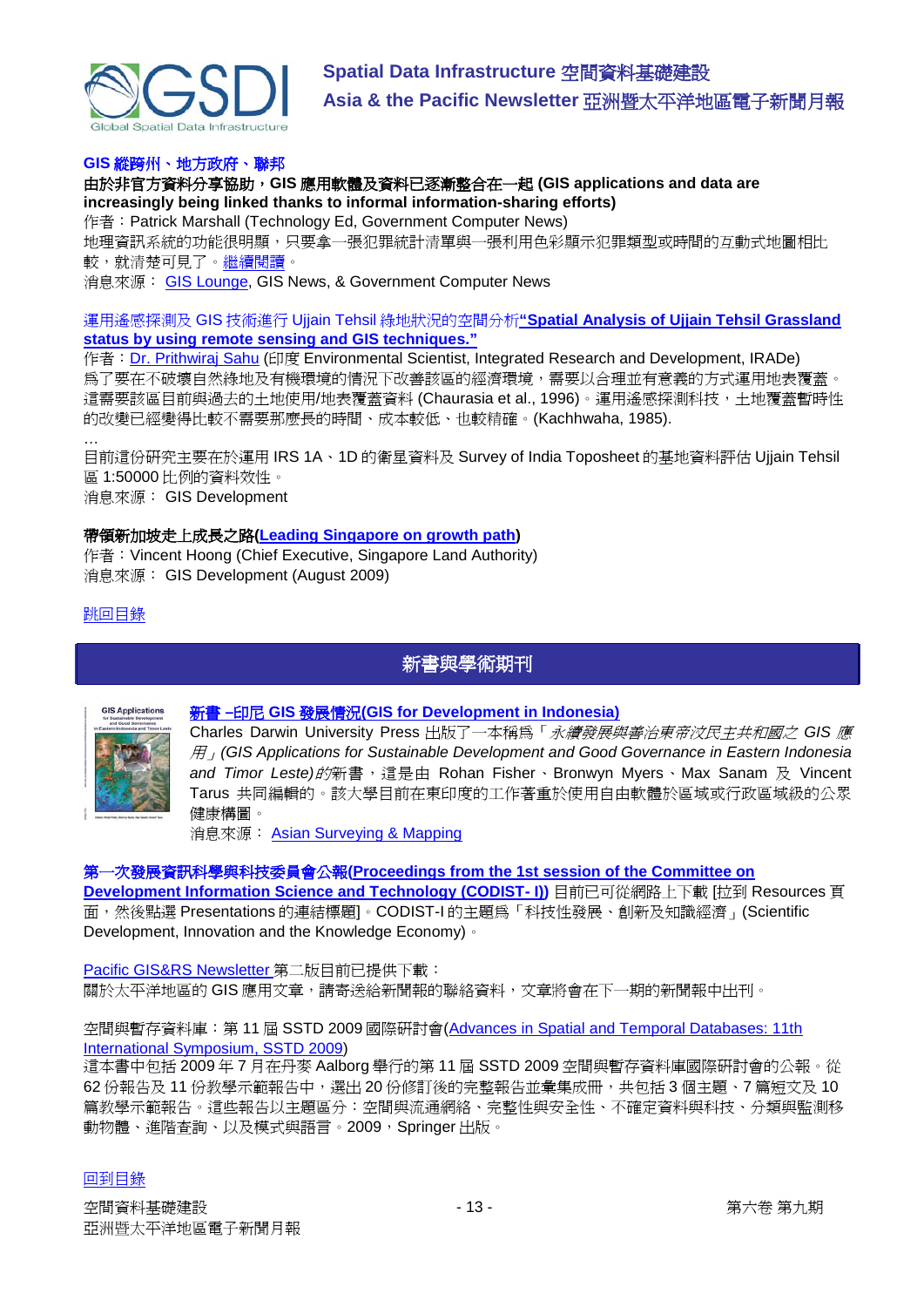

# 地理資訊科學之研究趨勢[\(Research Trends in Geographic Information Science](http://newsletter.directionsmag.com/link.php?M=145624&N=1930&L=27468) )

2008 年六/七月維也納科技大學(Vienna University of Technology)地理資訊與繪圖學院(Institute for Geoinformation and Cartography)在維也納舉辦一次科學論壇,共有15位知名的科學家報告了他們對未來十年的 研究想法。這本書包含與會者及其他研究者的報告。書中的 18 文章反映出地理資訊科學家對於未來研究主題的 看法。這些主題啟發了接下來幾年的研究問題。Springer, 2009。

#### <span id="page-13-0"></span>[跳回目錄](#page-0-0)

# 趣聞**(Just for Fun !)**



## 另一項 **Google** 新產品 **!!!!!!!! Google** [的即時通訊已經上鞍了,將英國的重要景點納入街景中](http://technology.timesonline.co.uk/tol/news/tech_and_web/article6737517.ece)**(Street View)**。

[在三輪車上](http://technology.timesonline.co.uk/tol/news/tech_and_web/article6737517.ece)**…** 「... 如同我們對全球最有遠見的公司的期待,這台三輪車可不是小孩的玩意。 Google 三輪腳踏車重 18st,我受激去 Warwick 城堡試騎時發現,就連大人騎起 來都不是那麼好騎。」

消息來源: the *London Times*

請同時參見 **[Google Street View gets on its bike and heads off-road](http://technology.timesonline.co.uk/tol/news/tech_and_web/article6702161.ece)**

#### 以及 **[Google maps Paris using tricycle](http://www.google.com/hostednews/ap/article/ALeqM5jhkQb2j2GX-YJcuJHM9Kd6UcMeyQD99U56S80)**

這台在街上亂晃,看起來很像大笨鳥且裝著各種高科技設備的三輪車,並不是什麼瘋狂科學家的發明。三輪車上 共有9台攝影機、GPS、電腦及發電機,讓這些奇怪的工具發揮功能 — 將 3D 影像增加到 Google 的「街景地 圖」(Street View Maps)中。 消息來源: [GIS Development](http://www.gisdevelopment.net/news/viewn.asp?id=GIS:N_twivgdmyqf&Ezine=aug1709§ion=News) and AAP

# **U-tube** 影片: **[Politician draws freehand map of USA\(](http://www.youtube.com/watch?v=2HfcrqXtxOM&eurl=http%3A%2F%2Fminnesotaindependent.com%2F41634%2Ffranken-begich-alaska-hawaii-map-draw-usa&feature=player_embedded)**政治徒手繪出美國地圖**)**

… 誰說政客沒用 …? 以前的喜劇演員已經變成一位苛刻的繪圖師!

### [男性與女性在導航上的差異性](http://www.gpsworld.com/consumer-oem/news/men-and-women-navigate-differently-even-with-pnds-8716) ,即使是利用 **PND**

男性和女性很多事情的觀點都不一樣 – 導航就是其中之一。Navteq 分析了好幾份專業研究,指出個人導航設備 (PNDs)的男性與女性使用者的幾個主要差異。Navteq 說,這些結果針對每個群組的興趣以及和不同類型的導航 設備的互動方式,提供幾項重要的發現。女性使用者也一樣注重及喜歡導航器,但是跟男性比較起來,他們會在 購買前先蒐集各種資訊。 消息來源: GPS World

#### **GPS** 就像藝術家的畫筆**?**



從波蘭搬到布魯克林三年後,有一個晚 上因頭痛而醒過來,這也讓 Tomasz Berezinski 下定決心要改變自己的生 活。他開始慢跑,買了一台 GPS,將 他的身體變成畫筆,城市當作他的畫 布。

自從那個晚上至今已過了一年,40 歲 的 Berezinski 先生參加了三次馬拉松比



賽,減了 16 磅,並利用他所跑過的路線繪出臉的形狀、狗及其他有趣的形體。規劃好路線之後,他會先帶著 GPS 按照路線走或騎腳踏車來紀錄他自己的進度。然後他會將這幅「畫」上載到他做的地圖分享網站 [everytrail.com](http://www.everytrail.com/profile.php?user_id=18531)。

消息來源: [New York Times](http://www.nytimes.com/2009/08/20/fashion/20GPS.html?ref=global-home)

### **Google** [修正繪製錯誤的國際邊界](http://www.gisdevelopment.net/news/viewn.asp?id=GIS:N_yuxdewnapb&Ezine=aug1709§ion=News)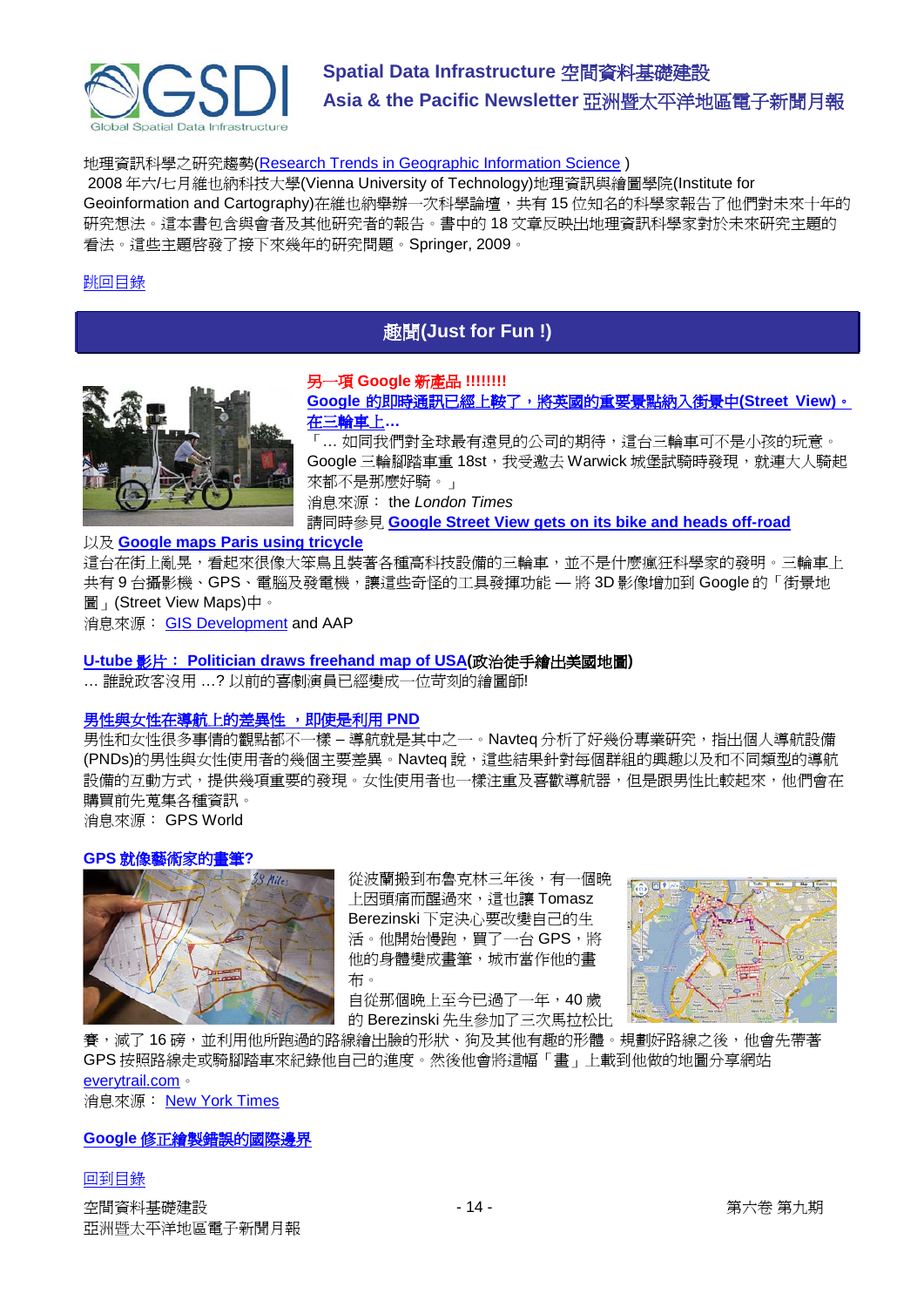

Google 承認誤將印度東北部的 Arunachal Pradesh 畫為中國領土,並承諾將盡快修正這項錯誤。 根據 Google 發言人的說法, 「這週 Google Earth 的定期更新時, 我們發佈了 Arunachal Pradesh 區域的新資 料,在該產品中修正了某些地區的名稱。因為我們的新地圖資料處理過程中發生了一些錯誤,所以我們做了這樣 的修正。」

Google Earth 之前也接到印度安全機構的抱怨,抗議 Google Earth 公開了他們一些防衛與其他較敏感的裝置。 消息來源: [http://www.techtree.com](http://tinyurl.com/lm5mnw) and GIS Development

Zachary Forest 研發了 [World Freedom Atlas](http://www.mcwetboy.net/maproom/2009/08/world_freedom_a.php), 他將這稱為「地理視覺工具」(geovisualization tool), 結合了各 種官方及非官方資料,以一種互動式的儀表板來「檢測人類權力、自由、民主及所有好的事物」。他認地圖冊並 不是科學性的東西,而是看世界的有趣觀點。 消息來源: [Directions Magazine](http://www.directionsmedia.net/newsletters.archive/index.php?ID=1468)

### **GPS** [的新技術日漸淘汰紙本地圖](http://www.theage.com.au/national/rumours-of-the-death-of-paper-maps-exaggerated-20090823-ev3j.html)

消息來源: The (Melbourne) Age newspaper

#### **The Intelligent Coffee Mug**

德國科學家發表了 [Intelligent Coffee Mug](http://www.spiegel.de/international/zeitgeist/0,1518,643702,00.html) – 可以提供一項重要需求的特製咖啡杯,亦即它可以保持每一種 *Glühwein* (一種德國聖誕節喝了取暖的酒,可以從酒的成分看出不同的產地)的正確保存溫度。

有一種稱為 PCM 的物質到達某個溫度就會改變酒的狀態 。只要將它放在酒的旁邊,平均的加溫。不同的 PCM 物質在不同的溫度就會有不同的酒性變化。

現在這不再只是一般的研究計畫而已,一些較大的研究機構也在進行這類的研究。所以你覺得這以後會變成怎麼 樣呢? 例如,依照溫度來貯存改變後的酒?

消息來源: [V1 Newsletter](http://vector1media.com/vectorone/?p=3482)

**[Kidlandia](http://www.kidlandia.com/)** 地圖是一種可以自訂各區影像的地圖。雖然這個概念看起來可能有點可笑, 但如果讓某個年紀的小孩開始玩 Kidlandia 地圖 ,有可能培養出一位製圖專家! 消息來源: [Directions Magazine](http://www.directionsmedia.net/newsletters.archive/index.php?ID=1476)



# <span id="page-14-0"></span>[跳回目錄](#page-0-0)

# 教育訓練

### [新加坡土地管理局首次提供獎學金](http://www.asmmag.com/news/sla-first-scholarship)

負責全國地圖繪製的新加坡土地管理局(Singapore Land Authority, SLA), 計畫提供給有意朝向地理空間科學及 相關科技發展的大學生獎助學金。在新加坡或在海外研讀均可使用這項獎學金。新加坡土地管理局也開始在高中 進行一些方案,讓他們更了解地理空間科技。

消息來源: Asia Surveying & Mapping Magazine

# **MacArthur** 基金會提供全球各地的永續發展碩士課程獎助學金

為了培育永續發展領域的專業領導人,John D. 及 Catherine T. MacArthur 基金會今天宣布,他們將提供 \$760 萬的補助金給7 個國家中的9 座大學成立新的發展實務碩士課程(Master's in Development Practice, MDP)。 消息來源: [V1 Magazine](http://www.vector1media.com/top-stories/corporate-news/macarthur-to-support-sustainable-development-master%92s-programs-around-the-world/)

# 林業 **GIS** 使用社群**[\(Forestry GIS User Group\)](http://www.vector1media.com/top-stories/corporate-news/forestry-gis-user-group-opens-for-membership/)**開始接受會員申請

ESRI 已經推出新的使用者社群,特別是森林與林場管理相關人員。新組成的ESRI 森林社群(ESRI Forestry Group, EFG)將提供機會給林木業者學習商業解決方案、專業人士網絡、以及促進專業發展。 消息來源: Vector1Media

#### 澳洲成立 **UNIGIS MSc** 碩士課程

澳洲坎培拉大學(University of Canberra)ACT 的UNIGIS 學習中心現已有國際UNIGIS MSc 碩士學位。學生可以

### [回到目錄](#page-0-0)

空間資料基礎建設 - インタン・コン・コン・コール - 15 - イン・コン・コン・コン・コン・コン 第六卷 第九期 亞洲暨太平洋地區電子新聞月報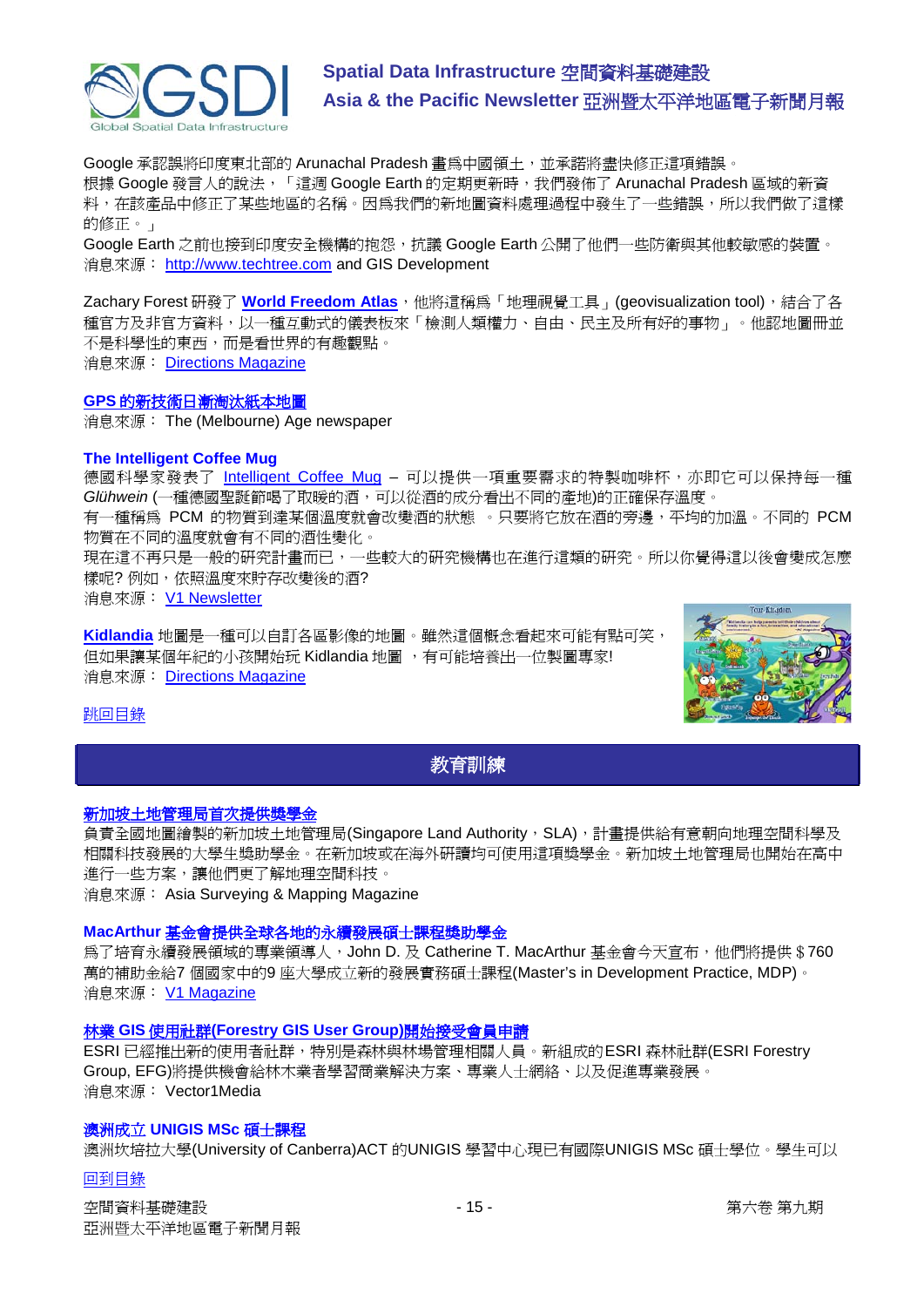

申請坎培拉大學與奧地利薩爾茲堡大學(University of Salzburg )合作的課程。

新的 UNIGIS 學習中心主任為坎培拉大學應用生態學院(Institute of Applied Ecology )的George Cho 教授。本課 程也提供對GIS 及Geoinformatics 有興趣的專業人士遠距教學課程。MSc 碩士課程將於2009 所舉辦的一個工作 坊正式公佈,並將詳細介紹這個國際學位。 消息來源: [http://www.unigis.net](http://www.unigis.net/)

**Cours International - [Navigation et Services Basés sur le Positionnement par Satellite](http://www.enssup.gov.ma/craste/index.php?option=com_content&task=view&id=29&Itemid=1)**

Rabat, Maroc, 2009 年 9 月 28 到 10 月 24 日

[國際訓練課程,衛星導航與定位服務(Satellite Navigation and Location Based Services),由非洲區空間科學與 科技中心(African Regional Centre of Space Sciences and Technologies)與國際委員會(International Committee, ICG) 及聯合國外層空間事務司(United Nations of Office of Outer Space Affairs)聯合舉辦。]

# <span id="page-15-0"></span>[跳回目錄](#page-0-0)

獎助金、獎勵

# [視覺競賽](http://www.nsf.gov/news/scivis)

現在可開始報名2009 International Science and Engineering Visualisation Challenge。獎項包括攝影/照片、繪 圖、資訊性/解釋性圖表、互動式媒體及非互動式媒體。得獎名單將公佈於*Science*, on *Science Online* 期刊及 National Science Foundation 網站。期刊封面也將刊登一位得獎者照片。 報名截止日期為2009 年9 月15 日。

# 全球空間資料基礎建設協會**(Global Spatial Data Infrastructure Association)**開始提供 **2009-10** 年小額獎助方 案

# 摘要:

- \* 經濟情勢較差的國家之空間資料基礎建設獎或 EOS 相關活動
- \* 申請截止日期 2009 年 10 月 1 日
- \* 最多 4000 字
- \*獎金為\$2500 美金及(或)為此計畫提供自願專業服務

## 背景

全球空間資料基礎建設協會致力於國際合作以支持地區、全國及國際性的空間資料基礎建設發展,讓各國更著重 在社會、經濟及環境議題上。我們承諾將提供一個基礎平台,讓全球使用者都可取得各種空間資料。GSDI 協會 支持各個組織發展他們自己的 SDI 先導計畫(全國性及區域性),並與地區、全國及國際組織合作以確保擁有相容 標準的服務、系統、軟體及產品均可從網路環境上取得其空間資料、服務及詮釋資料。GSDI 協會的成功與否, 要看它與公部門、私部門、學術單位、及非官方組織的合作品質而定。透過開發中國家所採用的一般、國際標 準、主要建築原理、及能力建立的方法,GSDI先導計書也連結到全國性的 SDI 工作及「地球觀測」(Earth Observation, GEO)及「全球對地觀測綜合系統」(Global Earth Observations System of Systems, GEOSS)團體 的願景及目標。

說明

來自各個國家及組織的代表所組成的 GSDI 協會諮詢及董會會,讓 GSDI 更上一層。在這個跨國的董事會中包括 來自各個國家及部門的代表:政府、學術單位及私部門、以及區域性的 SDI 倡導人,都屬於常設委員會:

請參見 GSDI [協會網站](http://gsdi.org/) 了解這個組織的任務、目標、方案、成就及發展重點。

GSDI 協會(及其夥伴與參加者),已取得美國聯邦地理資料委員會 (U.S. Federal Geographic Data Committee)及 GISCorps of URISA 的資源,提供小額獎助金給全國性或次全國性的活動,來培育參加者、發展國內技術能力、 改善資料相容性及取得性、以及增加空間資料基礎建設方面的政治支持與地球觀測應用發展。這些資源會用來提 供今年兩種類型的獎助:

- \* 提供計畫最多 2,500 美金,及(或)
- \* 用於計畫的「專業服務」(Professional Services)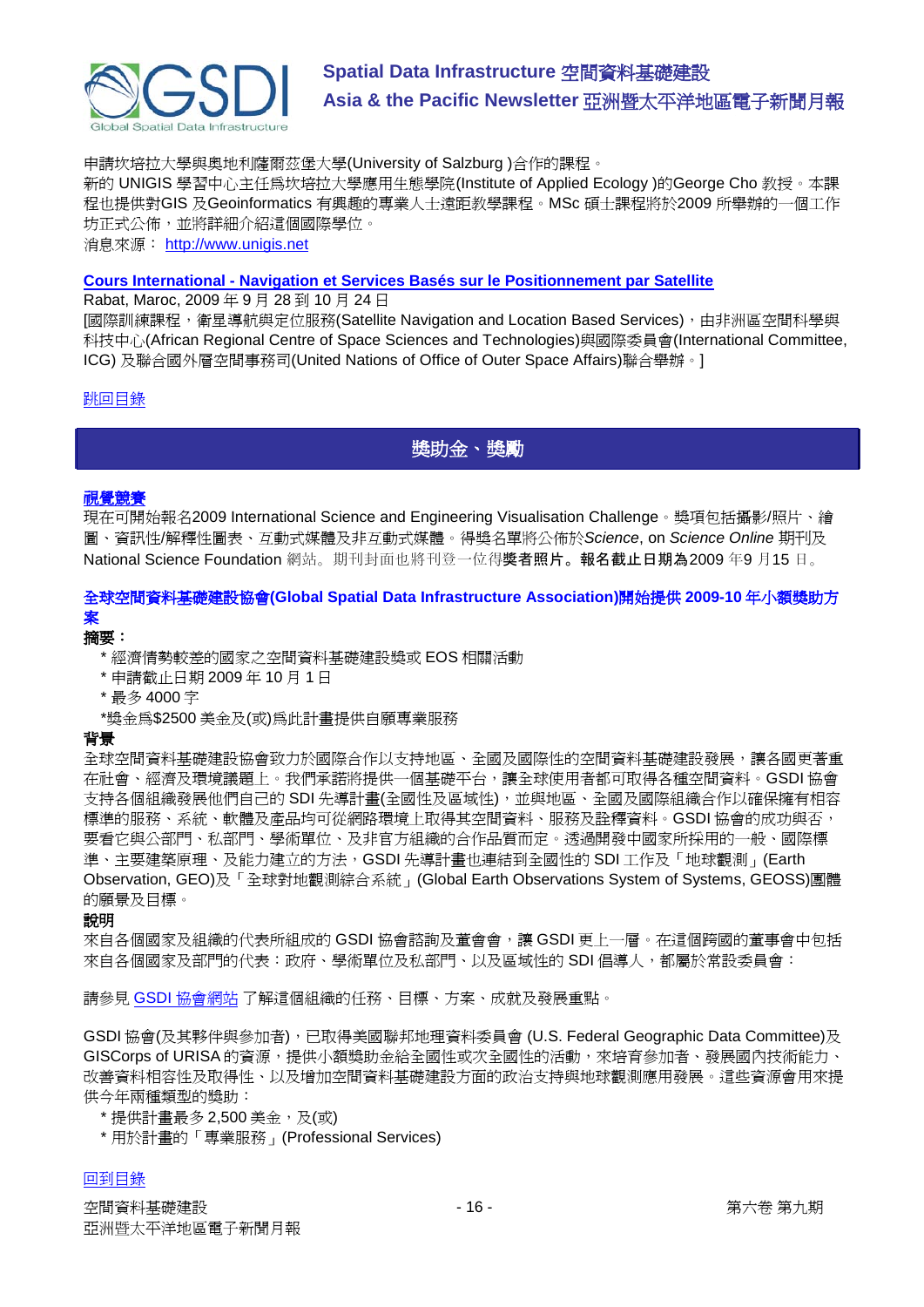

「專業服務」將由 GISCorps(這是一個由合格的經濟體提供 GIS 服務的國際創制機構)協調合作。這些資源專提供 給技術或機構性的計書(只要有具體的成果並由好幾個機構共同合作)。以下將列出一些典型的計畫,但並不是全 部:

- \* 舉辦 SDI 相關的全國性或次全國性(sub-national)研討會或工作坊
- \* 製作 SDI-及 EO-相關的訓練手冊及課程(這些教材不可和現有的教材重複)
- \* 建立詮釋資料及情報交流站
- \* 建立網路製圖服務及應用程式
- \* 完成 Geodata 及(或)SDI 調查或清單
- \* 製作及發佈 SDI 新聞報及推廣教材
- \* 擬訂 SDI 相關政策及法令

將優先考慮經濟正在轉型的開發中國家。獎助金會給 SDI 協調小組(諮議委員會、委員會)及 GIS 使用者團體,但 是 GSDI 協會將要求由一個機構負責接受/保管獎助金。獎助金不包括組織的營運開支。

# 提案應包含下列資訊:

#### 1. 計畫/活動名稱

- 2. 聯絡機構
- 3. 聯絡人 (公司地址、電話/傳真、及網站)
- 4. 簡介及背景 (包括全國性或地區性機構架構及到目前為止做了哪些事情)
- 5. 計畫說明
- 6. 成果摘要
- 7. 執行時間(整個計畫的時間表、成果截止日期、最後計畫報告繳交日期< [grants@gsdi.org](mailto:grants@gsdi.org) >)
- 8. 指明獎助金的形式,要現金還是專業服務
- 9. 預算(列出將如何使用獎金或每項工作所需的服務範圍)

a. 若有要求一個以上的 GISCorps 自願服務者,請在 GSDI 申請表中說明清楚,並提供自願服務專業人員 的工作及其他相關資訊 於

<<http://www.giscorps.org/> >。請點選這個網頁中的"New Project" 關於 GISCorps 自願服務者的完整資訊。

- 10. 額外資金或共同贊助該活動的資金資料
- 11.列出合作者(及其聯絡資訊)
- 12. 列出後續追蹤活動
- 13. 附件:可附上以前 GSDI 小額獎助金的最後成果報告

提案需以英文書寫並以電子檔傳送到< [grants@gsdi.org](mailto:grants@gsdi.org) >,最好是兩頁,不要超過3頁或 4000字(不含附件)。請 以.pdf 檔繳交檔案(或 .doc 或 .rtf 檔), 字體爲 12-point Times Roman 或 Arial。

我們預計提供 12 個現金獎助案及 4 個專業服務獎助案。獎助金將以美國銀行的美金支票或電匯方式支付。如果 受獎助人選擇以電匯方式支付,將從總金額中扣除\$50 美金的匯款手續費。接受單位在專案結束時,需提供一份 專案報告及支出報告。GSDI 協會有可能會將專案報告摘要報導在 GSDI 新聞報或其網站上。我們也鼓勵受獎助 人在地方媒體上發佈獲得 GSDI 獎助金及提案活動的消息,並將這些相關報導寄給 GSDI 協會。

### 專案截止日期為 **2009** 年 **10** 月 **1** 日,請 **e-mail** 到:

GSDI 協會的社會影響委員會(Societal Impacts Committee) < [grants@gsdi.org](mailto:grants@gsdi.org) >

其他 GSDI 的詳細資訊或欲申請 GSDI 雷子報,請參見< [http://gsdi.org](http://gsdi.org/) >。關於獎助提案的相關要求,請聯絡 < [grants@gsdi.org](mailto:grants@gsdi.org) >

請注意:這項小額獎助方案基本上是提供給 GSDI 協會「完整會員」的福利。由於 GSDI 協會仍是相當新的協 會,所以我們也提供這個機會給非會員。然而,在同儕考評中,當兩個方案差不多時,完整會員將享有較大的優 勢。在此要特別提到的一點是,國民所得較低或非常低的全國性組織,GSDI協會的會員年費僅收 US\$100 或者 以同等值的貢獻折合年費。

請參見 < [http://www.gsdi.org/documents/OrgnMemberApp.pdf](https://owa.unimelb.edu.au/exchweb/bin/redir.asp?URL=http://www.gsdi.org/documents/OrgnMemberApp.pdf) >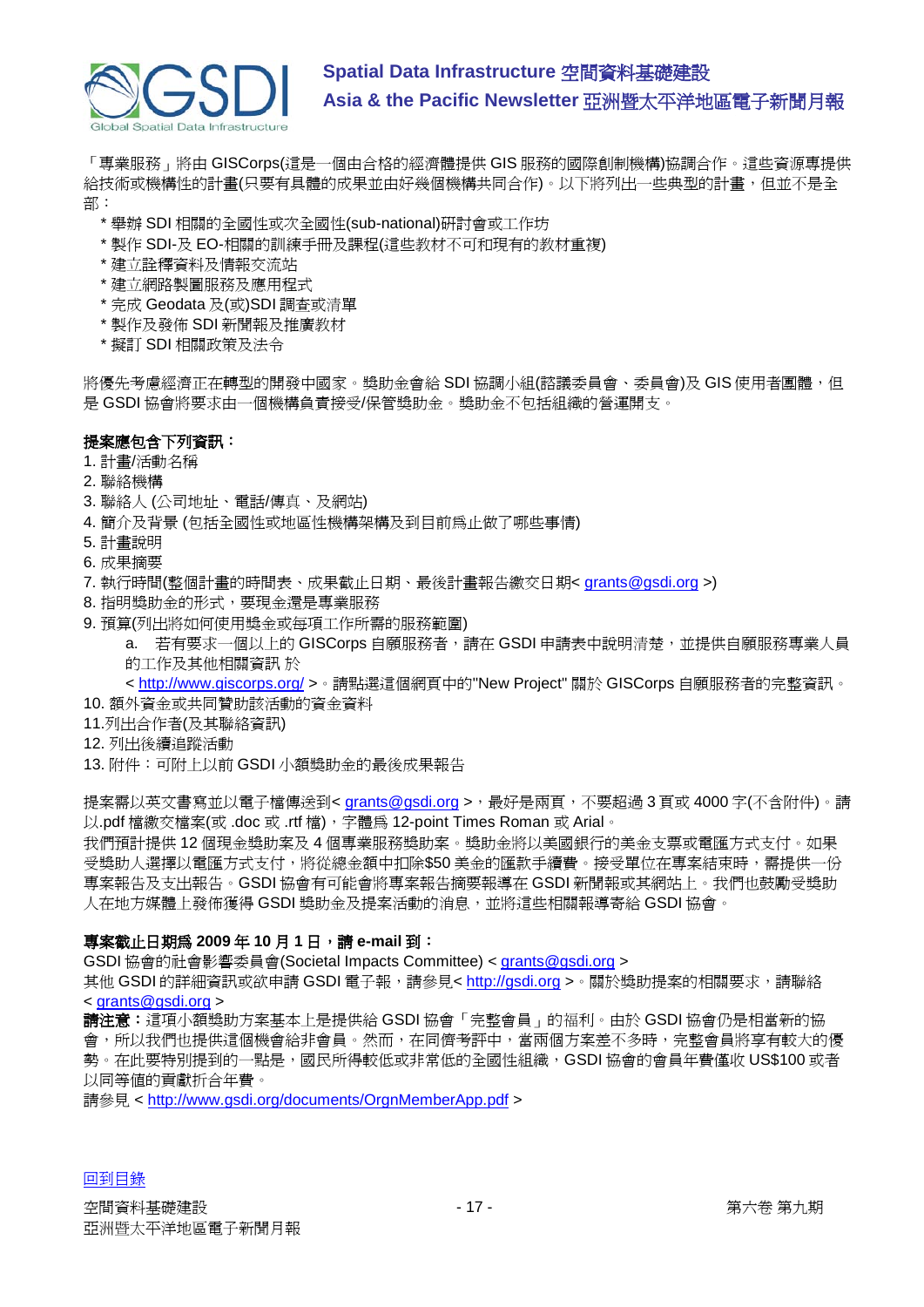

#### 危急生態系統合作基金**(Critical Ecosystem Partnership Fund) –** 公開徵求提案

從小型合作農場及社區協會到國際組織均可申請這項獎金。請參見:資格[\(grant eligibility\)](http://www.cepf.net/grants/Pages/eligibility.aspx)。 區域:印度**-**緬甸**(INDO-BURMA)** 截止日期**: 2009** 年 **9** 月 **11** 日

詳細資訊: - [Call for proposals, English \(PDF -](http://www.cepf.net/Documents/Final_Indochina_Call_for_LOIs_2_11Jun09.pdf) 47 KB),

- [Indo-Burma ecosystem profile English \(PDF -](http://www.cepf.net/Documents/final.indoburma_indochina.ep.pdf) 2.5 MB) ,

\* 目前生態系統的資料檔案包括英文、高棉語、及寮國話,即將也會有泰文。所有檔案均可從 BirdLife

[International in Indochina Web site](http://www.birdlifeindochina.org/cepf/eligibility-criteria) 下載。印度支那的世界鳥類保護總會(BirdLife International)是這個區域的 CEPF 執行小組。

區域:遠東喜瑪拉雅山**(EASTERN HIMALAYAS)**截止日期**:?** 

[公開徵求提案](http://www.cepf.net/grants/apply/Pages/default.aspx)

詳細資訊請參見: - [Eastern Himalayas ecosystem profile](http://www.cepf.net/where_we_work/regions/asia_pacific/eastern_himalayas/ecosystem_profile/Pages/default.aspx)

#### 氣候變遷 **EO:**[公開徵求提案](http://www.planet-action.org/web/134-call-for-projects.php)

「全球行動」(Planet Action)正在徵求調查與評測氣候變遷議題的提案,像是對人類的影響、旱災及沙漠化、水 資源、林業、生物多樣化、海洋、冰、及覺察度。「全球行動」將提供被選中的方案衛星影像、地球信息、及影 像處理以為回饋。截止日期為 **9** 月 **30** 日。

# 新印度區 **[Navteq LBS](http://www.lbschallenge.com/) Challenge**

Navteq 目前正在研究要將印度及南美納入 Global LBS Challenge 的競賽區域中。新增這兩區之後,這項競賽就 橫跨五大洲,包括歐洲/中東/非洲、北美及亞太地區。

現已開放五大洲開始註冊參加。印度、亞太及南美地區的註冊資訊還有待公佈。

這項競賽目前已是第七屆,邀請開發人員利用 Navteq 地圖建立導航器材的創新應用程式。

Navteq 提到新增印度及南美「反映了定位服務的全球性市場」,以及公司想要將發掘這些區域的創新技術,並支 持新興市場的發展。

2010 的競賽也納入一些新項目來鼓勵更多的人參與,並為參賽者提供更寬廣的產業舞台。其中一項新項目是「最 佳….(Best Of…)來肯定個別參賽者,例如「最佳使用者創作內容運用」(Best Use of User Generated Content)、

「最佳定位服務廣告運用」(Best Use of Location-Based Advertising)、「最佳人行內容運用」(Best Use of Pedestrian Content) (詳細資訊請參見區域性規定)。

這項競賽的另一項新規定是,接受任何平台及設備的應用程式,不過前提是必須要使用 Navteq 的地圖資料。 消息來源: [Asian Surveyting & Mappping](http://www.asmmag.com/news/new-india-region-for-navteq-lbs-challenge)

### 慶祝 **2009** 世界空間週

聯合國宣布每年的 10 月 4-10 日為世界空間週,這是地球上最大的公共空間活動,而且也是每年老師運用空間來 激勵學生學習的最佳機會。在世界空間週期間,鼓勵大家利用空間主題活動,像是

[www.worldspaceweek.org/education](http://www.worldspaceweek.org/education)、NASA 及其他資源。讓大家了解教室也屬於這個慶祝活動的一部分,歡迎 到 [www.worldspaceweek.org/new\\_event.php](http://www.worldspaceweek.org/new_event.php) 註冊。

透過創意空間運用的肯定來激勵學生,世界空間週協會今年將會頒發\$500 獎助金給參與的老師。詳細資訊請聯 絡:世界空間週協會教育關係組主任 Jim Volp, [jvolp@worldspaceweek.org](mailto:jvolp@worldspaceweek.org)

### <span id="page-17-0"></span>[跳回目錄](#page-0-0)

# 求才訊息

網路上之澳洲地區空間資訊相關工作機會 因申請截止日期緊迫,本電子月報編輯部提供下列兩個網站,供有意求 職者直接洽詢: < http://www.spatialjobs.com.au/ > 與 < http://www.GISjobs.com.au >

### 您在找尋加拿大境內的 GIS - Geomatics 工作嗎?

以下提供一些網站連結: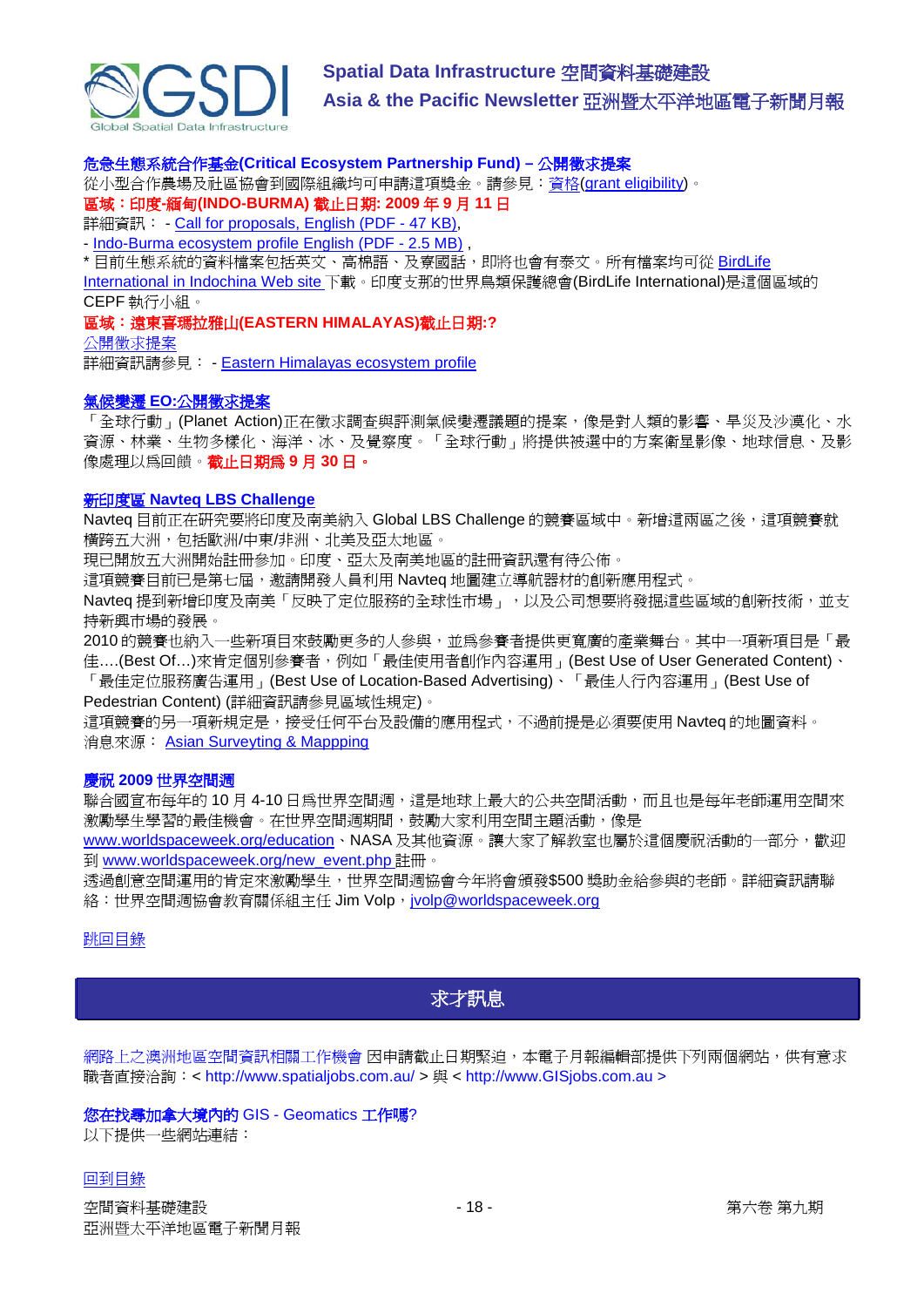

1) [Geomatics Canada Job Site;](http://geomaticscanada.com/jobs.cfm) 2) [GeographyJobs.ca;](http://www.geographyjobs.ca/) 3) [GoGeomatics Canada;](http://canada.gogeomatics.net/frmHome.aspx) 4) [Geomatics Employment](http://gisjobs.ca/)  **[Center](http://gisjobs.ca/)** 

#### 新加坡地球觀測研究所徵才**(Singapore Earth Observatory)**

新加坡地球觀測研究所(The Earth Observatory of Singapore, EOS)是一所卓越研究中心(Research Centre of Excellence),由新加坡教育部的國家研究基金會(National Research Foundation)及南洋理工大學(Nanyang Technological University)所成立。EOS 的研究側重於東南亞的海洋動力、大氣層及板塊構造及板塊特性描繪、 火山及這些災害對氣候的影響。這些科學特性的研究將有助於預測大自然的演變,更進一步幫助政府、社區及企 業預先針對這些環境挑戰準備因應措施,並發展與執行具有遠見的政策。 工作能力有彈性且符合條件者,歡迎申請下列這些職缺: 研究工作: 研究員/研究助理:海嘯避難模擬 (Tsunami Evacuation Simulation) 研究員:區域性氣候模型(Regional Climate Modeling) 博士班學生:東南亞區域性氣候(Regional Climate of Southeast Asia) 研究員:計算地震學及場址反應分析(Computational Seismology and Site-Response Analysis) (3 人) 技術人員: GPS 分析師

## **[Education & Outreach](http://www.earthobservatory.sg/careers/jobopenings_educationandoutreach.php)**:

課程發展專員

其他觀測所及工作機會請參見www.earthobservatory.sg 。

對以上工作有興趣者,請將完整的CV、學位證書、研究紀錄、兩位推薦人的姓名及詳細聯絡資料寄到: eos\_humanresources@ntu.edu.sg .

立即通知錄取結果。

感謝 Kate Lance 提供這些工作訊息。

### [專案經理,剛果盆地森林與氣候](http://www.wri.org/job/11158)

世界資源研究所(World Resources Institute, WRI)的人與生態系統方案(People & Ecosystems Program)正在徵求 一位以結果為導向的專案經理來帶領 WRI 關於剛果盆地森林與氣候相關的各項活動。一開始,成功獲選的候選人 將帶領三年的計畫改善喀麥隆(Cameroon) 與剛果地區的森林砍伐、森林環境惡化、及碳排放相關問題的偵測(利 用遙感探測)及條件。另外,這個計畫將會培養地方機構與政府機構的能力,持續且彙整性的主導這項檢測與監控 活動。

經理候選人應持有地理、遙感探測、GIS、森林或其他相關領域的高階學位(碩博士),最好是著重在熱帶雨林的領 域;最少要有七年的熱帶雨林遙感探測、GIS 及監測或永續森林管理的相關工作經驗。若有監測森林碳排放(及滲 入)或森林/氣候相關經驗更佳;熟悉聯合國氣候變化綱要公約(United Nations Framework Convention on Climate Change, UNFCCC)的機制,以降低開發中國家森林砍伐及森林環境惡化(Reduced Emissions from Deforestation and Forest Degradation in Developing countries, REDD)。

這份工作以華盛頓 DC 為基地,但主要會在中非工作(特別是 Kinshasa、Brazzaville、Yaoundé 地區)。也可能會 有其他安排(例如以 Kinshasa 為基地的工作職位)。

### 聯絡資訊: [sthompson@wri.org](mailto:sthompson@wri.org)

截止日期: 2009 年 9 月 11 日 感謝 Kate Lance 提供資訊。

#### <span id="page-18-0"></span>[跳回目錄](#page-0-0)

會議、活動

關於所有即將舉辦的全球性或國際性主要會議,請瀏覽GSDI 網站中的upcoming conference list 。

#### **FIG 2010 Pre-Congress Program**

現在開始開放線上登記 2010 年4 月11-16 日所舉辦的FIG 測量研討會(FIG surveying congress)。當地的測量員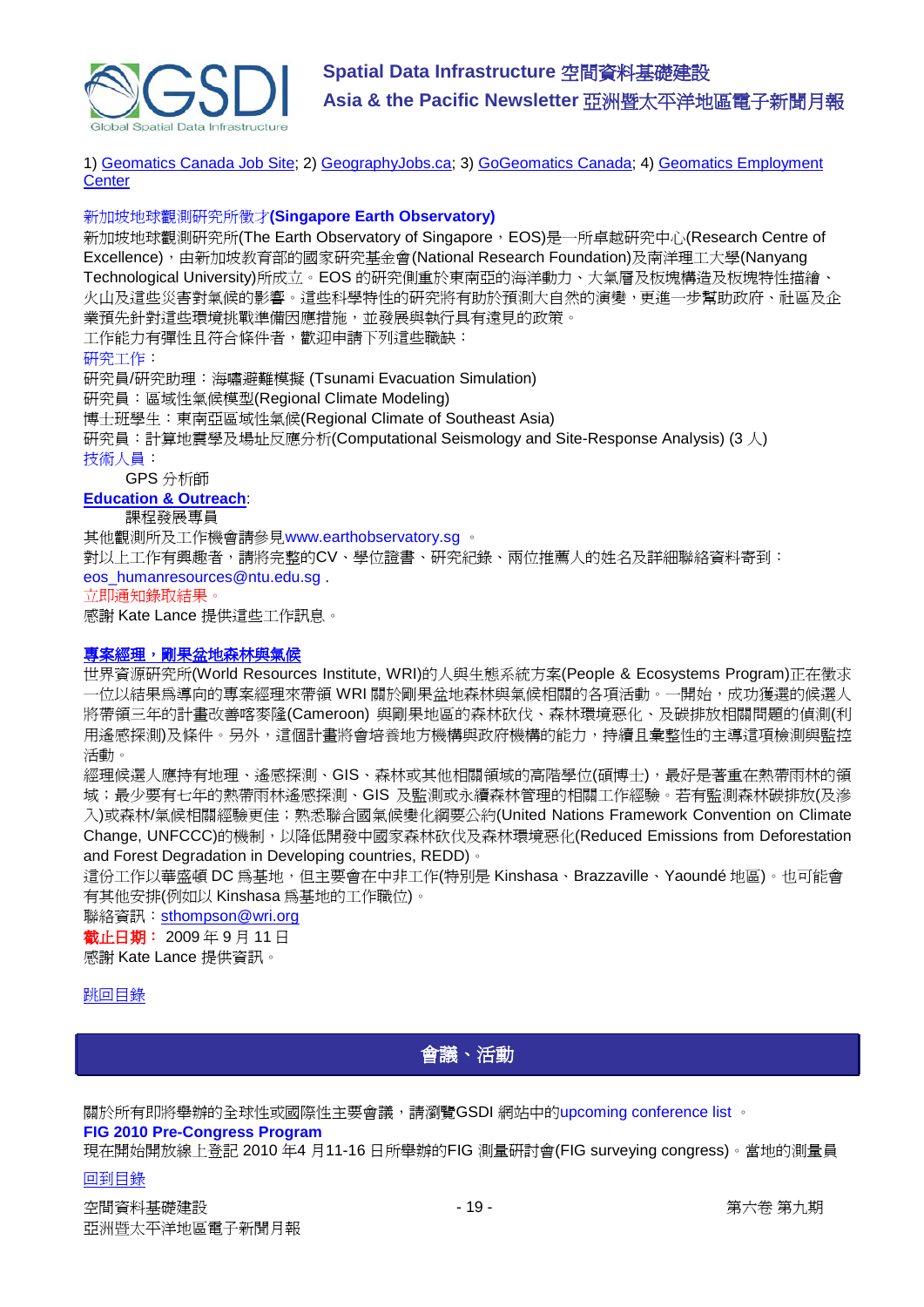

John Brock 將主持一場兩天的歷史研討會(4月9-10日)。另外,包括一場技術之旅,包括搭船參觀Fort Denison 遺址。

消息來源: Asia Surveying and Mapping Magazine

# 歡迎所有電子新聞報訂閱者提供相關的研討會與活動訊息。

| 日期                            | 地點                                             | 活動                                                                                                                                                                                                                                                                                        |
|-------------------------------|------------------------------------------------|-------------------------------------------------------------------------------------------------------------------------------------------------------------------------------------------------------------------------------------------------------------------------------------------|
| 2009年8月                       |                                                |                                                                                                                                                                                                                                                                                           |
| $2 - 4$<br><b>September</b>   | Nottingham, UK<br><b>LBS 2009</b><br>諾丁漢<br>英國 | 6th International Symposium on LBS & TeleCartography<br>聯絡人 Suchith Anand 或 Mrs Stella Fuller。地理空間科學中心<br>(Centre for Geospatial Science), Sir Clive Granger Building,<br>University of Nottingham, Nottingham.<br>NG7 2RD Tel: 0115 95 15445                                             |
| $2 - 5$<br><b>September</b>   | Island, Croatia<br>巴斯卡<br>克羅埃西亞                | 英國倫敦的皇家航海學院 (Royal Institute of Navigation) 及諾丁漢大<br>學 (University of Nottingham) 工程測量與空間測地學院(Institute of<br>Engineering Surveying and Space Geodesy)邀請您參加 9月 2~5日<br>於克羅埃西亞巴斯卡所舉辦的 2nd GNSS Vulnerabilities and<br><b>Solutions Conference </b>                                         |
| 7-11 September                | Windhoek<br>Namibia<br>溫特和克<br>納米比亞            | <b>SADC Regional Conference on Sustainable Land Management</b><br>南非旱區永續土地管理實例<br>聯絡人: Ms. Birga Ndombo, 副件寄送 Ms Linda Fillemon, & Mr.<br>Chris Tjitjahura.                                                                                                                               |
| 8 September                   | Jena, Germany<br>耶拿<br>德國                      | The ISPRS Intercommission Working Group III/VII "Pattern<br>Recognition in Remote Sensing" 的研討會"Performance<br><b>Evaluation of Pattern Recognition in Remote Sensing" 將於</b><br>2009年9月8日在德國耶拿, 與DAGM Symposium 2009合辦。<br>錄取通知日期: 2009年7月20日<br>最終版論文截稿日: 2009年8月3日<br>研討會日期: 2009年9月8日 |
| 8-10 September                | Tsukuba, Japan<br>筑波<br>日本                     | International Workshop on the Revision of Specifications for<br><b>Global Map Version 2</b><br>詳細資訊近期內即將公佈於 ISCGM 網站。                                                                                                                                                                     |
| September 9 to<br>11<br>"最新"  | KINTEX,<br>Goyang, Korea<br>高陽<br>韓國           | <b>NSDI KOREA 2009</b><br>韓國國土海洋部(Ministry of Land, Transport and Maritime Affairs)將<br>進行「2009 韓國全國空間資料基礎建設」(National Spatial Data<br>Infrastructure KOREA 2009'. NSDI KOREA 2009), 整合所有關於全                                                                                              |
|                               |                                                | 國性空間資料的活動,像是 GIS、地籍、測量、及 u-City。這是最新<br>科技的競爭場合,而且也被視為是探討空間資料產業的最佳機會。活<br>動包括好幾場空間資料產業的研討會、國際會議、工作坊等。                                                                                                                                                                                     |
| $9 - 12$<br><b>September</b>  | Beijing, China<br>北京<br>中國                     | 6th International Symposium on Digital Earth<br>E-mail<br><b>Email for ISDE</b><br><b>ISDE WEBsite</b>                                                                                                                                                                                    |
| $14 - 16$<br><b>September</b> | Beijing<br>北京<br>中國                            | <b>Emergency Management Conference</b><br>The international conference on Geospatial Solutions for<br>Emergency Management (GSEM 2009) 國際會議將與中國測繪科<br>學研究院 (the Chinese Academy of Surveying and Mapping) 50 週<br>年慶合辦.                                                                   |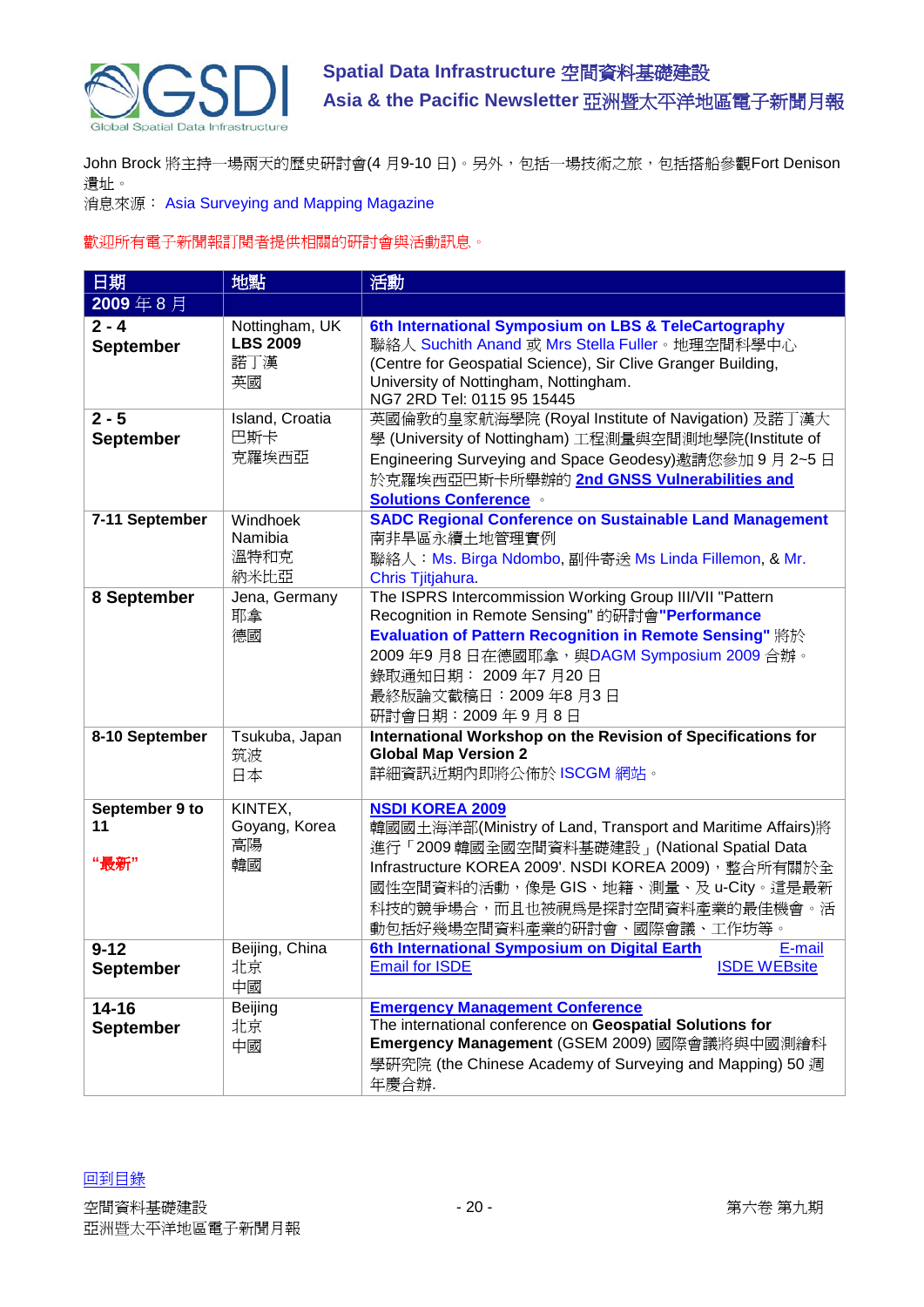

| $16 - 18$<br><b>September</b>              | Johannesburg,<br>South Africa                      | <b>Map Africa</b><br><b>Email</b>                                                                                                                                                                                                                                                                                                                                                                                                                                                                                                                                                                                      |
|--------------------------------------------|----------------------------------------------------|------------------------------------------------------------------------------------------------------------------------------------------------------------------------------------------------------------------------------------------------------------------------------------------------------------------------------------------------------------------------------------------------------------------------------------------------------------------------------------------------------------------------------------------------------------------------------------------------------------------------|
|                                            | 約翰尼斯堡<br>南非                                        |                                                                                                                                                                                                                                                                                                                                                                                                                                                                                                                                                                                                                        |
| $21 - 25$                                  | Venice, Italy                                      | <b>OceanObs '09</b>                                                                                                                                                                                                                                                                                                                                                                                                                                                                                                                                                                                                    |
| September                                  | 威尼斯<br>義大利                                         |                                                                                                                                                                                                                                                                                                                                                                                                                                                                                                                                                                                                                        |
| $22 - 24$<br><b>September</b>              | Karlsruhe,<br>Germany                              | Intergeo 2009<br>INTERGEO是全球最大的大地測量學(geodesy)、地理信息及土地管                                                                                                                                                                                                                                                                                                                                                                                                                                                                                                                                                                 |
| "最新"                                       | 卡爾斯魯厄<br>德國                                        | 理的活動及溝通平台。商展及研討會將緊繫所有主要趨勢的增值鏈-<br>從地理爲基礎的資訊調査及資料處理到整合性的應用程式。                                                                                                                                                                                                                                                                                                                                                                                                                                                                                                                                                           |
| $22 - 24$<br><b>September</b>              | Stratford-upon-<br>Avon, UK<br>亞芳河上的史特<br>拉福<br>英國 | 英國GI 領域的專業人士、公司、及官方人士間的重要團體地理資料<br>協會(Association for Geographic Information, AGI) 將舉辦<br>GeoCommunity 2009 年度研討會 (Sept. 22-24) 。這是它的第三<br>屆, GeoCommunity是一種residential conference (所有的參與人員<br>都住在研討會舉辦的旅館中,全程參與研討會活動),取代一般的研<br>討會與展覽形式, AGI已經成功的以這個模式舉辦了好幾年。代表團<br>及贊助商認爲舊的模式已經了無新意,而且在倫敦市區舉辦的規模及<br>成本,也已經逐漸成為一項限制。                                                                                                                                                                                                                                                                                                |
| $24 - 25$<br><b>September</b>              | Addis Ababa,<br>Ethiopia<br>阿的斯阿貝巴<br>衣索比亞         | <b>4th ESRI Eastern Africa User Conference</b>                                                                                                                                                                                                                                                                                                                                                                                                                                                                                                                                                                         |
| September 28 to<br>October 2, 2009<br>"最新" | Anaheim,<br>California, USA<br>阿那罕姆<br>加州,美國       | <b>47th URISA International Conference</b><br>自從 2003年以來, GISCorps 已經在 URISA (都會與區域資訊系統<br>協會, Urban and Regional Information Systems Association) 舉辦了<br>好幾場國際研討會。<br>活動包括: 9月 30日(週三) 4-5 PM-Joe Forrest, 最近剛去過泰國<br>的 GISCorps 自願服務者將會分享他的經驗。<br>GISCorps Core Committee 會員也將簡介 2008-2009 的各項計畫及<br>活動。<br>GISCorps 企業會議將於 9月 30日 12:15-1:15 pm 舉行。<br>10月1日(週四)8:30-10 AM - 將在 URISA 的 Annual Breakfast<br>Award Ceremony(年度早餐頒獎典禮)表揚 GISCorps 自願服務者                                                                                                                                                               |
| 30 September<br>-2 October, 2009<br>"最新"   | Buenos Aires,<br>Argentina<br>布宜諾艾利斯<br>阿根廷        | 1st Latin American and Caribbean gvSIG users conference:<br>「合作就是成長」(Cooperation is Growth) (<br>comunicacion_gvsig@gva.es)<br>由阿根廷國家地理機構(National Geographic Institute) 及gvSIG協<br>會舉辦。<br>這次的硏討會將會是來自各方的專家及地理空間信息科學相關人員齊<br>聚一堂的機會,共同分享經驗與想法。這將是加強拉丁美洲gvSIG社<br>群的轉折點。<br>研討會期間,將會呈現gvSIG計畫的最新進展,像是在拉丁美洲各國<br>所運用的gvSIG經驗;符合國際相容標準且較具永續性的計畫。開放<br>所有有意交流的人或組織參與這次的硏討會,可寄送提案給科學委員<br>會審核。<br>2009年7月27日開始徵求交流提案。關於交流報告的規定請參見硏討<br>會網站的交流部分(communications)。<br>[1] http://www.gvsig.org/web/community/events/jornadas-lac/2009/<br>[2] http://www.gvsig.org/web/community/events/jornadas-<br>lac/2009/Comunicaciones |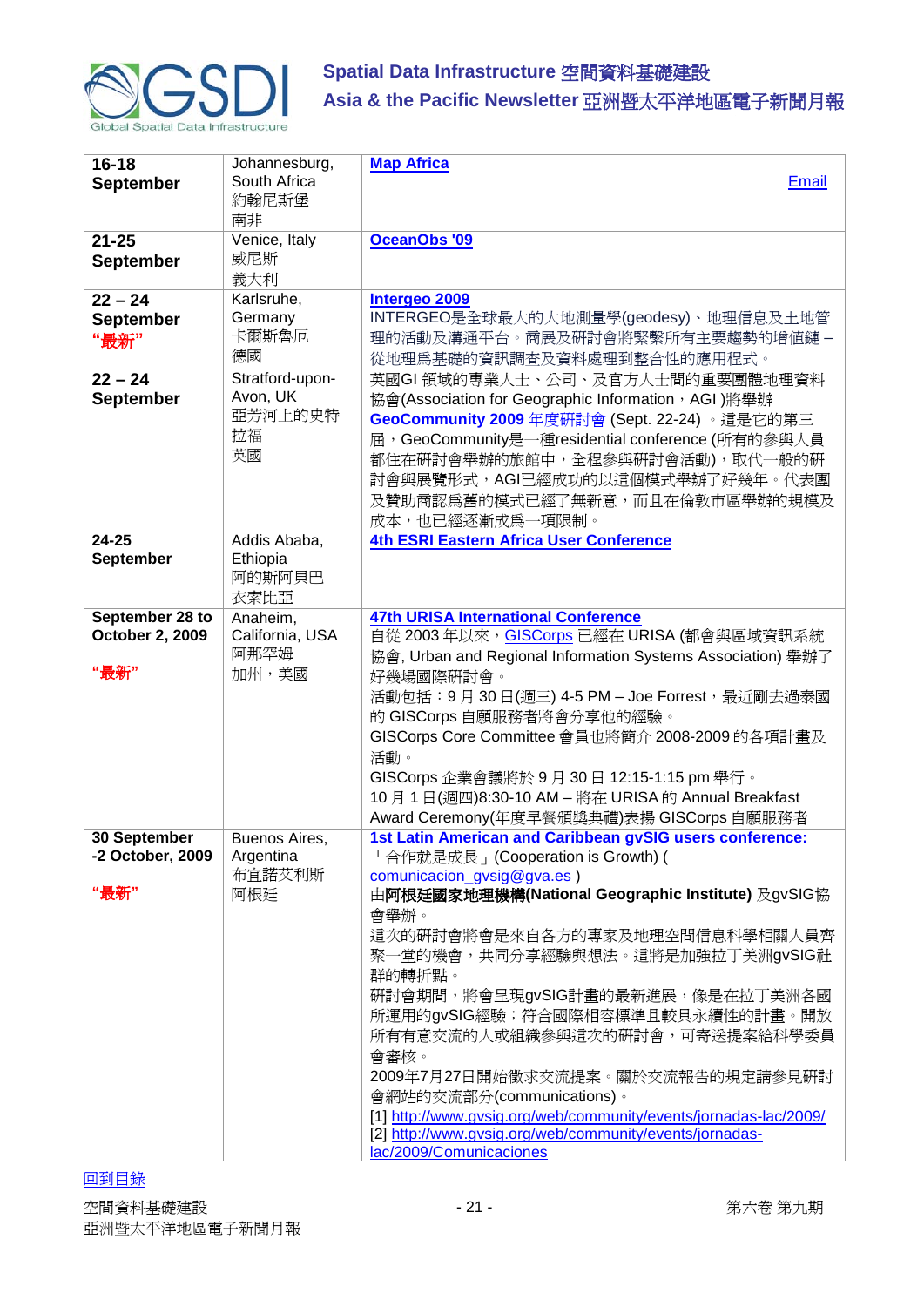

| October 2009             |                     |                                                                                           |
|--------------------------|---------------------|-------------------------------------------------------------------------------------------|
| 4-8 October,             | Cleveland, Ohio,    | <b>NSGIC(National States Geographic Information Council) 2009</b>                         |
|                          | <b>USA</b>          | <b>Annual Conference</b>                                                                  |
|                          | 克里夫蘭                |                                                                                           |
|                          | 美國俄亥俄州              |                                                                                           |
| 5-7 October              | Westminster,        | <b>Location Intelligence Conference 2009.</b>                                             |
|                          | Colorado            | 地點:美國科羅拉多州威斯敏斯特 Westin Westminster 旅館。                                                    |
|                          | 威斯敏斯特               |                                                                                           |
| October. 6-8             | 美國科羅拉多州             |                                                                                           |
|                          | Manchester,<br>UK   | IAAE 及 AAAE 宣布現已開放申請參加 Fourth Annual                                                      |
|                          | 曼徹斯特                | International Airport GIS Conference, 歡迎全球各地的機場                                           |
|                          | 英國                  | GIS、官方人士、顧問及企業廠商參與。                                                                       |
| 7 - 9 October            | Taipei,             | GIS in the Humanities and Social Sciences 2009 International                              |
| 2009                     | Taiwan              | Conference.                                                                               |
|                          | 台北                  | 其他網址                                                                                      |
|                          | 台灣                  |                                                                                           |
| 12-16 October            | Kuala Lumpur,       | FIG Commission 7 Annual Meeting and one-day International                                 |
|                          | Malaysia            | <b>Symposium</b>                                                                          |
|                          | 吉隆坡                 |                                                                                           |
|                          | 馬來西亞                |                                                                                           |
| 15 October 2009          | Taichung,           | 2009 Urban Geographical Information System Forum                                          |
|                          | Taiwan              | Contact                                                                                   |
|                          | 台中                  |                                                                                           |
|                          | 台灣                  |                                                                                           |
| 15-16 Oct 2009<br>* NEW* | Taichung,<br>Taiwan | <b>Annual Conference of Taiwan Geographic Information Society</b><br>線上註冊截止日期: 2009年9月25日 |
|                          | 台中                  |                                                                                           |
|                          | 台灣                  |                                                                                           |
| 19-22 October            | Hanoi,              | <b>7th FIG Regional Conference</b>                                                        |
|                          | Vietnam             | 敬請期待會議登記日期,以及摘要、論文、成果報告繳交時間                                                               |
|                          | 河內                  | 表。研討會網站                                                                                   |
|                          | 越南                  | <b>FIG Regional Conference FAO Workshop</b>                                               |
|                          |                     | 2009年7月17日,星期五,05:29 AM                                                                   |
|                          |                     | 7th FIG Regional Conference (19-22 October, Hanoi)包括為期兩天                                  |
|                          |                     | 的國有土地與其他天然資源的 FAO Voluntary Guidelines 區域性顧                                               |
|                          |                     | 問會議。另外還包括亞太參考架構(Asia Pacific Reference Frame)的                                            |
|                          |                     | 主題工作坊。提早申請優惠截止日期為 2009年8月15日。                                                             |
| 20-23 October            | Sydney,             | <b>FOSS4G 2009 Call for Abstracts</b><br><b>Email</b>                                     |
|                          | Australia           | 籌辦委員會歡迎有志參加會議者繳交論文摘要。地點:澳洲雪梨,日                                                            |
|                          | 雪梨                  | 期:10月20~23日。FOSS4G 的與會者有機會向來自不同產業、政                                                       |
|                          | 澳洲                  | 府部門、科技背景、國籍的同業學習,交換彼此的知識、經驗、想法                                                            |
|                          |                     | FOSS4G                                                                                    |
|                          |                     | Email <sub>2</sub>                                                                        |
|                          |                     | <b>Latest Press Release</b>                                                               |
|                          |                     | 若要收取 FOSS4G Organising Committee 之最新詳細資訊,請加入<br>電子郵寄清單或 twitter feed:                     |
|                          |                     | < http://2009.foss4g.org/contacts/ >.                                                     |
| 25 October               | Bangkok,            | 16th Meeting of ISCGM (International Steering Committee for                               |
|                          | Thailand            | <b>Global Mapping)</b>                                                                    |
|                          | 曼谷                  |                                                                                           |
|                          | 泰國                  |                                                                                           |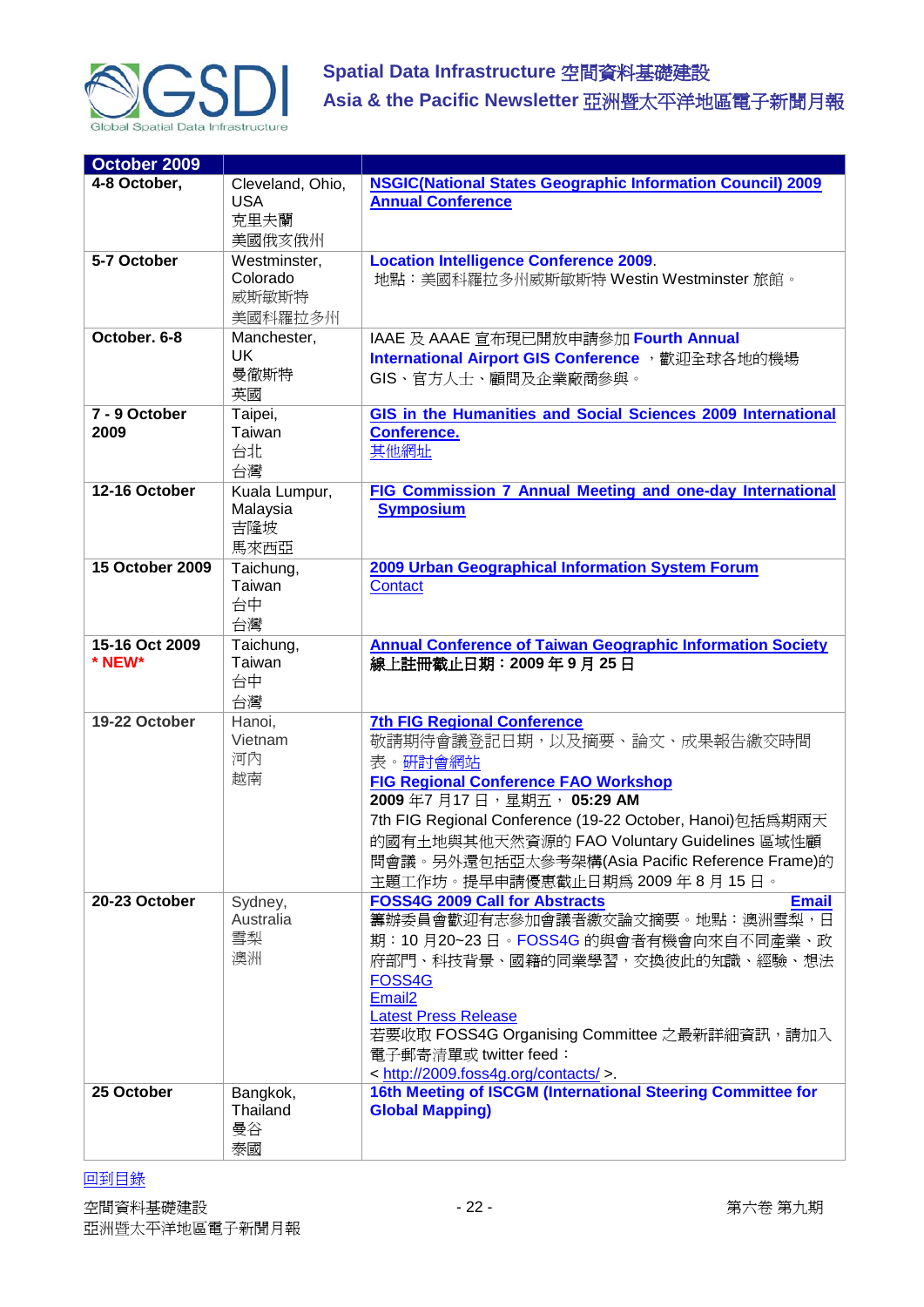

| 26-30 October<br>"更新"        | Bangkok,<br>Thailand<br>曼谷<br>泰國                  | <b>18th UNRCC AP/15th PCGIAP Meeting</b><br>(第18屆聯合國亞太區域製圖會議,18th UN Regional Cartographical<br>Conference for Asia and the Pacific)<br>請注意: 將於 2009年 10月 25日在泰國曼谷舉行的第 16 屆的國際<br>16th Meeting of the International Steering Committee for Global<br>Mapping (ISCGM), 與 UNRCCAP 會議合辦。<br>徵求研究論文<br>這次研討會的主題是「空間實施與氣候變遷因應與千禧發展目<br>標?(Spatial Enablement and the Response to Climate Change and<br>the Millennium Development Goals?)   希望大家踴躍提出達到並發<br>展全球性、區域性及全球性議題的地理資訊技術論文,包括:<br>策略、政策、經濟及機構性議題;<br>(i)<br>(ii) 空間資料基礎建設及將空間納入考量的政府;<br>(iii) 地理空間資訊收集、管理及發佈;<br>(iv) 最佳實務與應用;<br>(v) 災害管理。<br>論文應於 2009年 8月 21 日以前以電子郵件 (Microsoft Word 或<br>PDF格式),傳送到聯合國秘書處 <zewoldi@un.org>。</zewoldi@un.org> |
|------------------------------|---------------------------------------------------|--------------------------------------------------------------------------------------------------------------------------------------------------------------------------------------------------------------------------------------------------------------------------------------------------------------------------------------------------------------------------------------------------------------------------------------------------------------------------------------------------------------------------------------------------------------------------------------------------------------------------------------------------------------------------------------------------------|
| 26-29 October                | Kampala Uganda<br>坎帕拉<br>烏干達                      | <b>AFRICAGIS 2009; International Conference</b>                                                                                                                                                                                                                                                                                                                                                                                                                                                                                                                                                                                                                                                        |
| <b>November</b><br>2009      |                                                   |                                                                                                                                                                                                                                                                                                                                                                                                                                                                                                                                                                                                                                                                                                        |
| 10-12 November               | St Petersburg,<br>Florida, USA<br>聖彼得堡<br>美國佛羅里達州 | <b>Fifth National GIS in Transit Conference</b><br>網站: http://www.urisa.org/gis transit                                                                                                                                                                                                                                                                                                                                                                                                                                                                                                                                                                                                                |
| 15-22 November               | Santiago, Chile<br>聖地牙哥<br>智利                     | <b>XXIV International Cartographic Conference</b>                                                                                                                                                                                                                                                                                                                                                                                                                                                                                                                                                                                                                                                      |
| $16 - 19$<br><b>November</b> | San Antonio,<br>Texas, USA<br>聖安東尼<br>美國德州        | <b>ASPRS / MAPPS 2009 Fall Conference</b>                                                                                                                                                                                                                                                                                                                                                                                                                                                                                                                                                                                                                                                              |
| 17-20 November               | Denver, USA<br>丹佛<br>美國                           | 7th William T. Pecora Memorial Remote Sensing Symposium<br>E-mail                                                                                                                                                                                                                                                                                                                                                                                                                                                                                                                                                                                                                                      |
| 25-27 November               | Hyderabad<br>India<br>海德拉巴<br>印度                  | <b>ISPRS Workshop on Geospatial Data Cyber Infrastucture</b><br>ISPRS 現在開始徵求著重於災害管理的地理空間資料網路基礎建設<br>與即時服務(Geospatial Data Cyber Infrastructure and Real-time<br>Services)之國際工作坊(25-27 November, Hyderabad)摘要。主題包<br>括以網路爲基礎的地理空間服務、資料管理、災害管理預測模式、決<br>策支援系統及運用高解析度之影像製作參與地圖標示(participatory<br>mapping) $\circ$                                                                                                                                                                                                                                                                                                                                                                                        |
| 30 November -<br>2 December  | Sydney, Australia<br>雪梨<br>澳洲<br>(Univ NSW)       | <b>GeoComputation 2009</b><br>The 10th International Conference on GeoComputation                                                                                                                                                                                                                                                                                                                                                                                                                                                                                                                                                                                                                      |
| <b>December</b><br>2009      |                                                   |                                                                                                                                                                                                                                                                                                                                                                                                                                                                                                                                                                                                                                                                                                        |
| $1 - 4$                      | Suva,                                             | <b>Pacific GIS and RS User Conference</b>                                                                                                                                                                                                                                                                                                                                                                                                                                                                                                                                                                                                                                                              |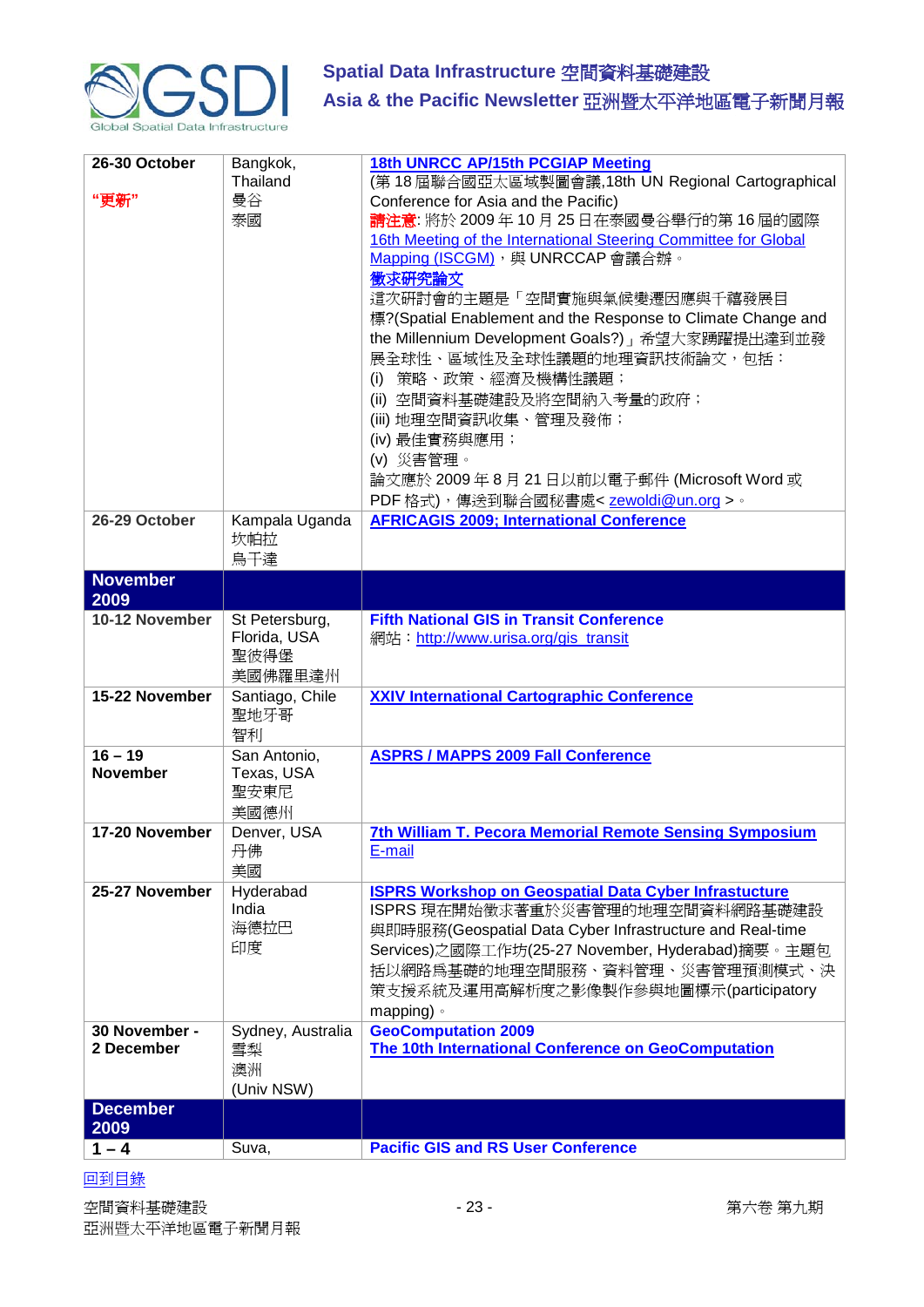

| <b>December</b>              | Fiji<br>蘇瓦<br>斐濟                        | 南太平洋大學,蘇瓦,斐濟<br>網站<br>自 1999年首次舉辦 Pacific GIS & RS Conference 以來,與會者來<br>自全球各地。歷年來發表了許多 GIS 與 RS 科技的應用,太平洋島<br>國的資源管理也涵蓋在內。其他 GIS 與 RS 的發展應用包括:利用<br>衛星影像進行近岸水深遙測 (shallow water bathymetry)、以森林機<br>能地圖 (forest function maps) 辨識亟待保育的區域、標識洪泛區內<br>等待開發的地區。依照往年會議慣例,有意願參加者毋須支付費用。                                                                                                                                                            |
|------------------------------|-----------------------------------------|-----------------------------------------------------------------------------------------------------------------------------------------------------------------------------------------------------------------------------------------------------------------------------------------------------------------------------------------------------------------------------------------------------------------------------------------------|
| $1 - 3$<br><b>December</b>   | Gold Coast,<br>Australia<br>黃金海岸<br>澳洲  | <b>International Global Navigation Satellite Systems Society's</b><br>(IGNSS) 2009 座談會與展示會                                                                                                                                                                                                                                                                                                                                                    |
| $1 - 3$<br><b>December</b>   | Moscow, Russia<br>莫斯科<br>俄羅斯            | <b>Scanex 4th International Conference "Earth from Digital Space</b><br>- the most effective solutions"<br><b>Email</b>                                                                                                                                                                                                                                                                                                                       |
| $2 - 4$<br><b>December</b>   | Feria Valencia,<br>Spain<br>瓦倫西亞<br>西班牙 | 由 Regional Ministry of Infrastructure and Transport (CIT) 所舉辦的<br>The 5th Edition of the gvSIG Conference將於瓦倫西亞會議中心<br>(Feria Valencia Convention and Exhibition Center) 舉行, 今年仍然<br>由eclipseDay 主辦。<br>現在開始徵求Fifth Edition of the gvSIG conference 論文, 並已公佈<br>email address, 可將論文寄給科學委員會評審是否納入研討會議<br>程。共有兩種形式:論文或海報。關於報告的詳細規定請參見<br>report's section。摘要截止日期為9月21日。.<br>請同時參見 < http://jornadas.gvsig.org/how-to-collaborate ><br>email to. |
| $17 - 18$<br><b>December</b> | Ahmedabad,<br>India<br>亞美達巴德<br>印度      | ISPRS International Workshop on "Impact of Climate Change<br>on Agriculture"                                                                                                                                                                                                                                                                                                                                                                  |
| February 2010                |                                         |                                                                                                                                                                                                                                                                                                                                                                                                                                               |
| 2-4 February                 | Torino, Italy<br>杜林<br>義大利              | <b>Gi4DM 2010 徵求論文</b><br>Organisers of the International Symposium on Geo-information<br>for Disaster Management (Gi4DM 2010) 的籌備單位徵求以下主題<br>之論文:遙感、緊急環境事件所需的地理資訊、危機管理。                                                                                                                                                                                                                                                                      |
| <b>March 2010</b>            |                                         |                                                                                                                                                                                                                                                                                                                                                                                                                                               |
| $3 - 5$ March<br>"最新"        | Gold Coast,<br>Australia<br>黃金海岸<br>澳洲  | <b>ESRI Asia Pacific User Conference and OZRI 2010</b><br>這次硏討會的主題是 GIS: extending the reach。會請 ESRI 澳洲客<br>戶、ESRI使用者及亞太地區的經銷商依研討會主題交一份摘要,來<br>分享他們的知識與經驗。這次的活動與 OZRI 2010 共同合辦,這是<br>ESRI 澳洲的全國客戶研討會。<br>摘要截止日期: 2009年10月16日。                                                                                                                                                                                                                |
| <b>April 2010</b>            |                                         |                                                                                                                                                                                                                                                                                                                                                                                                                                               |
| <b>11-16 April</b>           | Sydney,<br>Australia<br>雪梨<br>澳洲        | <b>International Federation of Surveyors (FIG) Congress 2010</b><br>Contact<br>email<br>The deadline for submission of abstracts is 22 September<br><b>Alternative URL:</b><br>2009.<br>FIG 2010 Pre-Congress Program<br>開放線上登記參加2010年4月11-16日在澳洲雪梨舉辦的FIG<br>surveying congress 。當地測量員John Brock 將舉辦一場爲期兩<br>天(4月9-10)的歷史硏討會。另也將舉辦一趟技術之旅,包括搭船參<br>觀 Fort Denison 遺址。                                                                          |